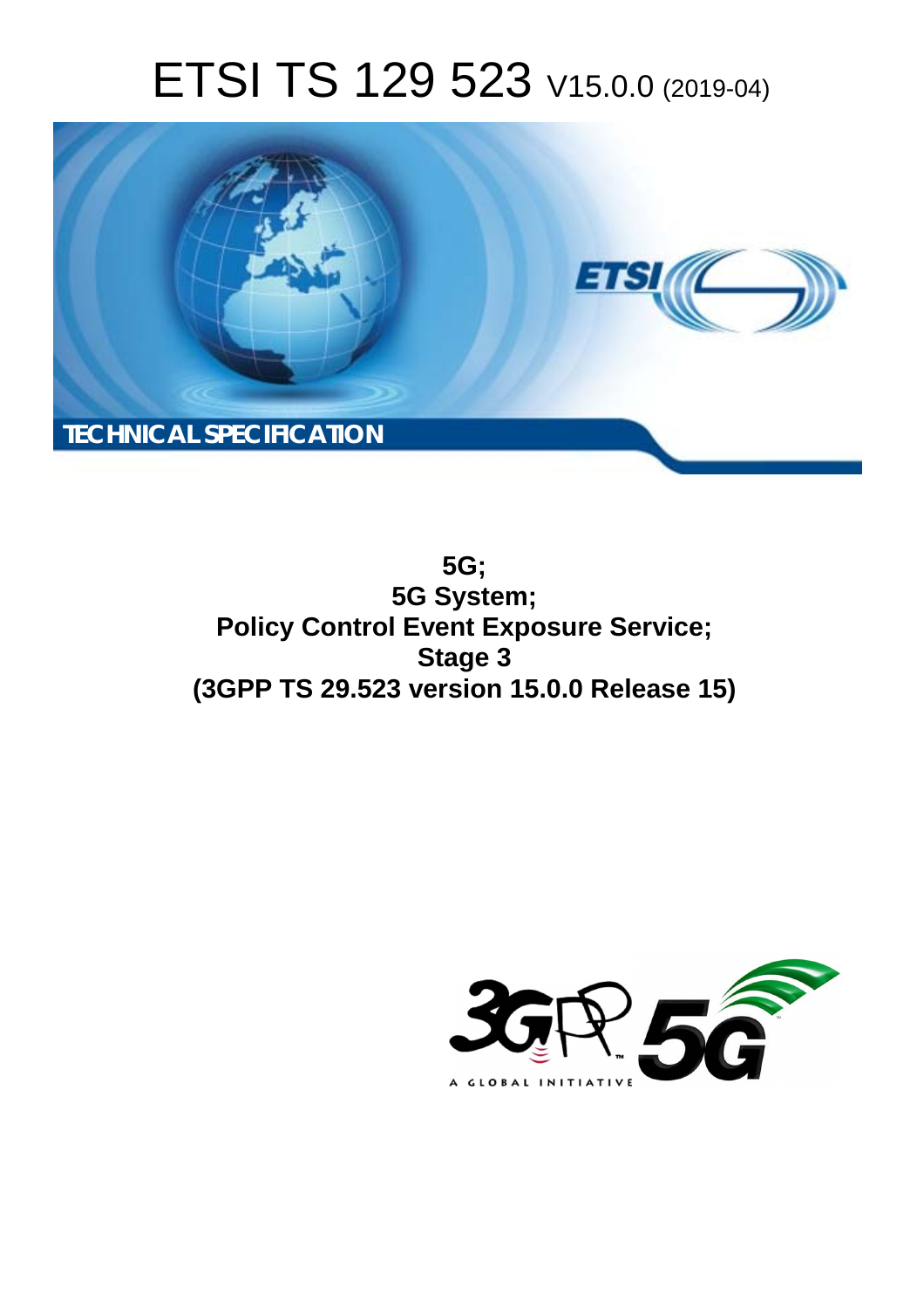Reference DTS/TSGC-0329523vf00

Keywords

5G

#### *ETSI*

#### 650 Route des Lucioles F-06921 Sophia Antipolis Cedex - FRANCE

Tel.: +33 4 92 94 42 00 Fax: +33 4 93 65 47 16

Siret N° 348 623 562 00017 - NAF 742 C Association à but non lucratif enregistrée à la Sous-Préfecture de Grasse (06) N° 7803/88

#### *Important notice*

The present document can be downloaded from: <http://www.etsi.org/standards-search>

The present document may be made available in electronic versions and/or in print. The content of any electronic and/or print versions of the present document shall not be modified without the prior written authorization of ETSI. In case of any existing or perceived difference in contents between such versions and/or in print, the prevailing version of an ETSI deliverable is the one made publicly available in PDF format at [www.etsi.org/deliver](http://www.etsi.org/deliver).

Users of the present document should be aware that the document may be subject to revision or change of status. Information on the current status of this and other ETSI documents is available at <https://portal.etsi.org/TB/ETSIDeliverableStatus.aspx>

If you find errors in the present document, please send your comment to one of the following services: <https://portal.etsi.org/People/CommiteeSupportStaff.aspx>

#### *Copyright Notification*

No part may be reproduced or utilized in any form or by any means, electronic or mechanical, including photocopying and microfilm except as authorized by written permission of ETSI. The content of the PDF version shall not be modified without the written authorization of ETSI. The copyright and the foregoing restriction extend to reproduction in all media.

> © ETSI 2019. All rights reserved.

**DECT**TM, **PLUGTESTS**TM, **UMTS**TM and the ETSI logo are trademarks of ETSI registered for the benefit of its Members. **3GPP**TM and **LTE**TM are trademarks of ETSI registered for the benefit of its Members and of the 3GPP Organizational Partners. **oneM2M™** logo is a trademark of ETSI registered for the benefit of its Members and of the oneM2M Partners. **GSM**® and the GSM logo are trademarks registered and owned by the GSM Association.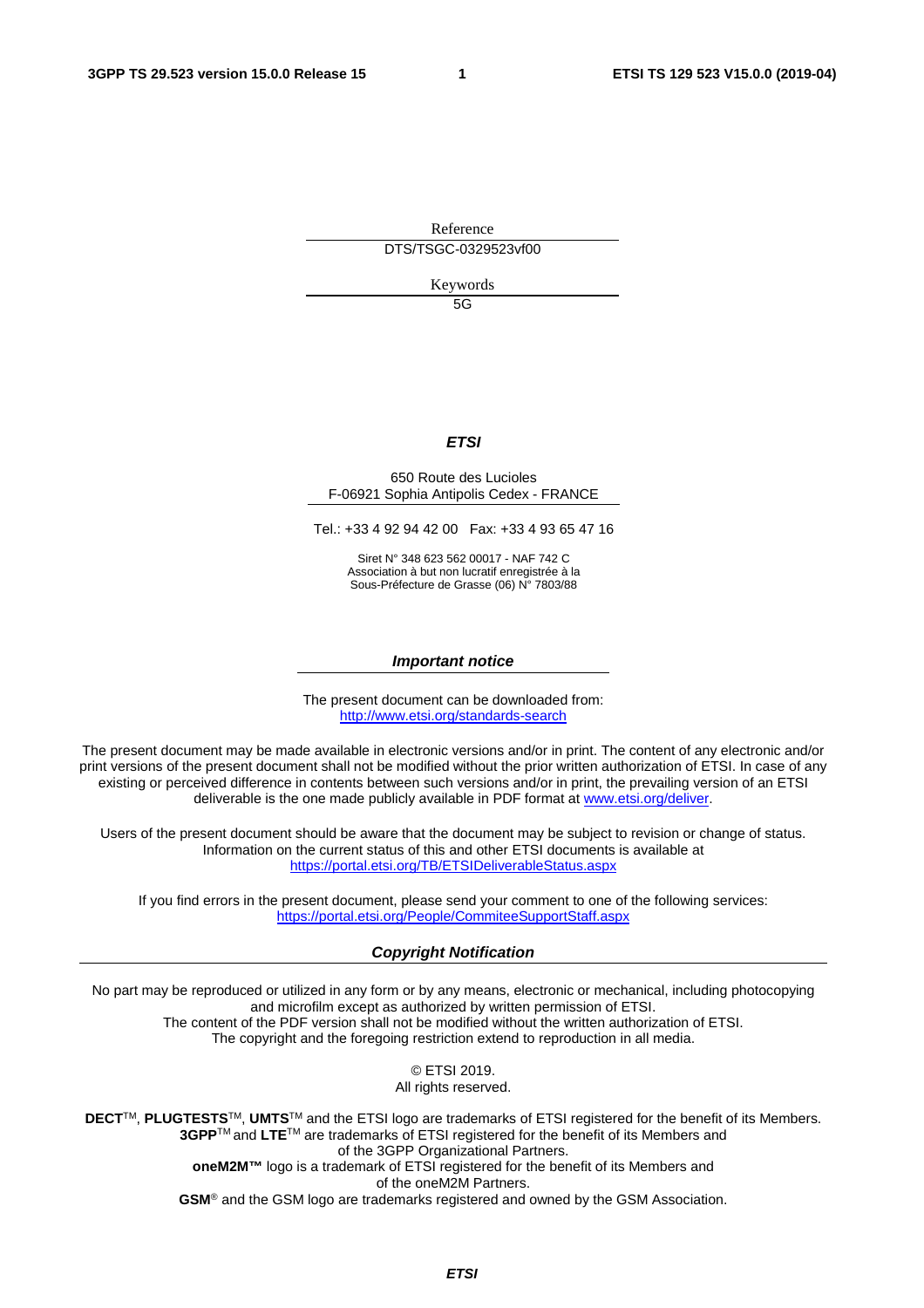# Intellectual Property Rights

#### Essential patents

IPRs essential or potentially essential to normative deliverables may have been declared to ETSI. The information pertaining to these essential IPRs, if any, is publicly available for **ETSI members and non-members**, and can be found in ETSI SR 000 314: *"Intellectual Property Rights (IPRs); Essential, or potentially Essential, IPRs notified to ETSI in respect of ETSI standards"*, which is available from the ETSI Secretariat. Latest updates are available on the ETSI Web server ([https://ipr.etsi.org/\)](https://ipr.etsi.org/).

Pursuant to the ETSI IPR Policy, no investigation, including IPR searches, has been carried out by ETSI. No guarantee can be given as to the existence of other IPRs not referenced in ETSI SR 000 314 (or the updates on the ETSI Web server) which are, or may be, or may become, essential to the present document.

#### **Trademarks**

The present document may include trademarks and/or tradenames which are asserted and/or registered by their owners. ETSI claims no ownership of these except for any which are indicated as being the property of ETSI, and conveys no right to use or reproduce any trademark and/or tradename. Mention of those trademarks in the present document does not constitute an endorsement by ETSI of products, services or organizations associated with those trademarks.

# Foreword

This Technical Specification (TS) has been produced by ETSI 3rd Generation Partnership Project (3GPP).

The present document may refer to technical specifications or reports using their 3GPP identities, UMTS identities or GSM identities. These should be interpreted as being references to the corresponding ETSI deliverables.

The cross reference between GSM, UMTS, 3GPP and ETSI identities can be found under [http://webapp.etsi.org/key/queryform.asp.](http://webapp.etsi.org/key/queryform.asp)

# Modal verbs terminology

In the present document "**shall**", "**shall not**", "**should**", "**should not**", "**may**", "**need not**", "**will**", "**will not**", "**can**" and "**cannot**" are to be interpreted as described in clause 3.2 of the [ETSI Drafting Rules](https://portal.etsi.org/Services/editHelp!/Howtostart/ETSIDraftingRules.aspx) (Verbal forms for the expression of provisions).

"**must**" and "**must not**" are **NOT** allowed in ETSI deliverables except when used in direct citation.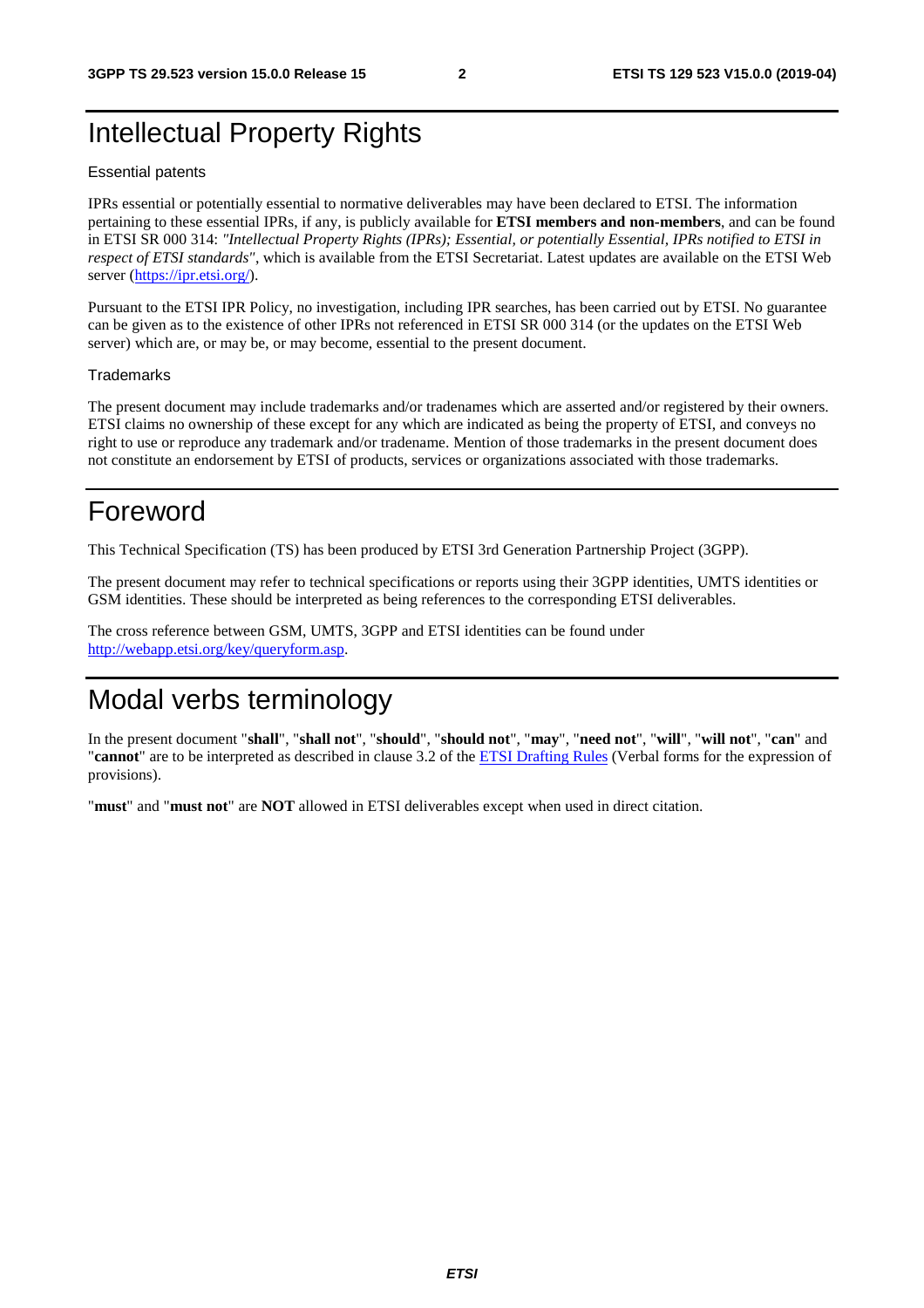$\mathbf{3}$ 

# Contents

| 1                      |  |
|------------------------|--|
| 2                      |  |
| 3                      |  |
| 3.1                    |  |
| 3.2                    |  |
| 4                      |  |
| 4.1                    |  |
| 4.1.1                  |  |
| 4.1.2                  |  |
| 4.1.3                  |  |
| 4.1.3.1                |  |
| 4.1.3.2                |  |
| 4.2<br>4.2.1           |  |
| 4.2.2                  |  |
| 4.2.2.1                |  |
| 4.2.2.2                |  |
| 4.2.2.3                |  |
| 4.2.3                  |  |
| 4.2.3.1                |  |
| 4.2.3.2                |  |
| 4.2.4                  |  |
| 4.2.4.1                |  |
| 4.2.4.2                |  |
| 5                      |  |
| 5.1                    |  |
| 5.2                    |  |
| 5.2.1                  |  |
| 5.2.2                  |  |
| 5.2.2.1                |  |
| 5.2.2.2                |  |
| 5.2.3                  |  |
| 5.2.3.1                |  |
| 5.3                    |  |
| 5.3.1                  |  |
| 5.3.2                  |  |
| 5.3.2.1                |  |
| 5.3.2.2                |  |
| 5.3.2.3                |  |
| 5.3.2.3.1              |  |
| 5.3.2.4                |  |
| 5.3.3                  |  |
| 5.3.3.1                |  |
| 5.3.3.2                |  |
| 5.3.3.3                |  |
| 5.3.3.3.1              |  |
| 5.3.3.3.2<br>5.3.3.3.3 |  |
| 5.3.3.4                |  |
| 5.4                    |  |
|                        |  |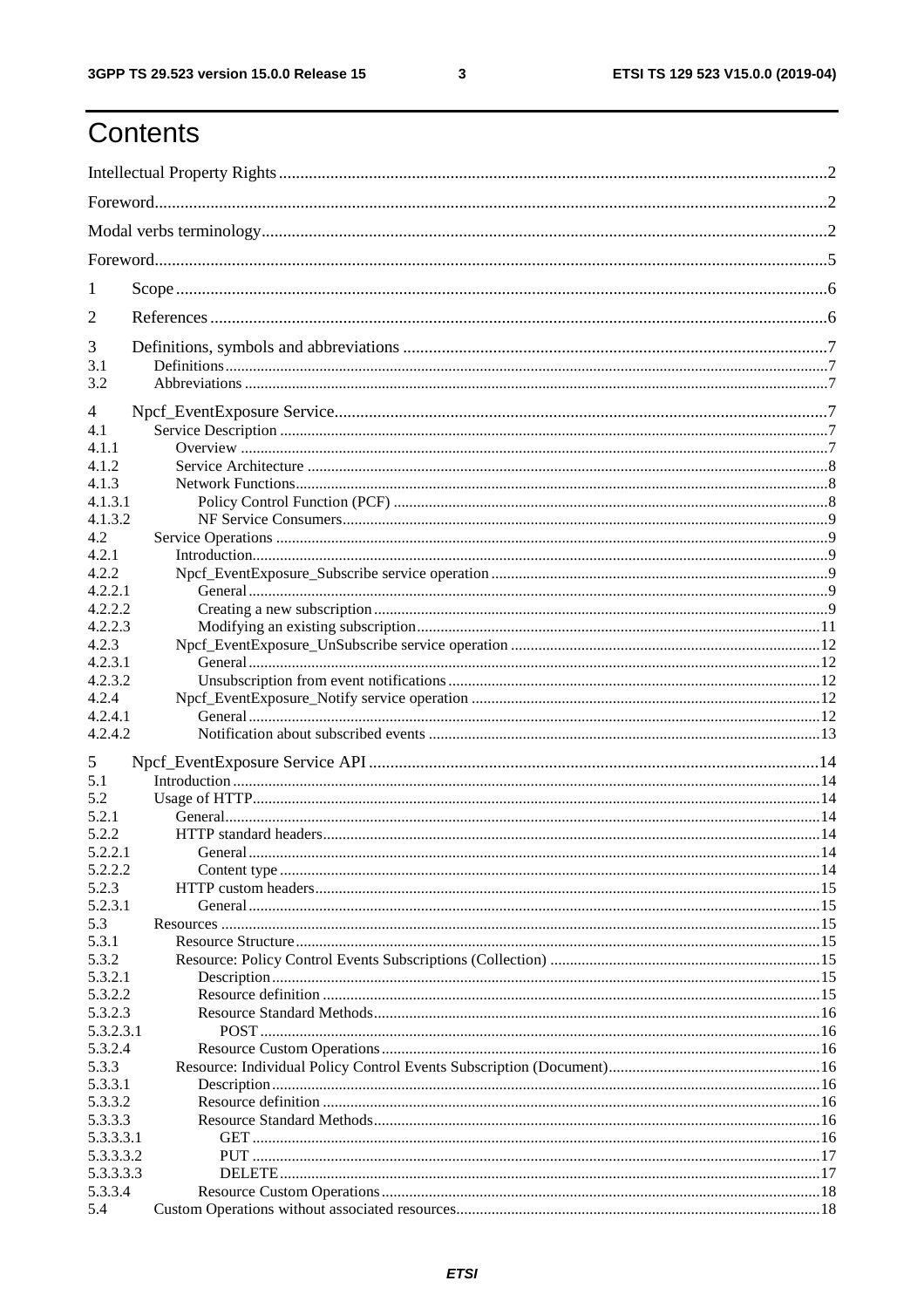$\overline{\mathbf{4}}$ 

| 5.5       |                               |  |
|-----------|-------------------------------|--|
| 5.5.1     |                               |  |
| 5.5.2     |                               |  |
| 5.5.2.1   |                               |  |
| 5.5.2.2   |                               |  |
| 5.5.2.3   |                               |  |
| 5.5.2.3.1 |                               |  |
| 5.6       |                               |  |
| 5.6.1     |                               |  |
| 5.6.2     |                               |  |
| 5.6.2.1   |                               |  |
| 5.6.2.2   |                               |  |
| 5.6.2.3   |                               |  |
| 5.6.2.4   |                               |  |
| 5.6.2.5   |                               |  |
| 5.6.2.6   |                               |  |
| 5.6.2.7   |                               |  |
| 5.6.2.8   |                               |  |
| 5.6.2.9   |                               |  |
| 5.6.3     |                               |  |
| 5.6.3.1   |                               |  |
| 5.6.3.2   |                               |  |
| 5.6.3.3   |                               |  |
| 5.7       |                               |  |
| 5.7.1     |                               |  |
| 5.7.2     |                               |  |
| 5.7.3     |                               |  |
| 5.8       |                               |  |
| 5.9       |                               |  |
|           | <b>Annex A (normative):</b>   |  |
| A.1       |                               |  |
| A.2       |                               |  |
|           | <b>Annex B</b> (informative): |  |
|           |                               |  |
|           |                               |  |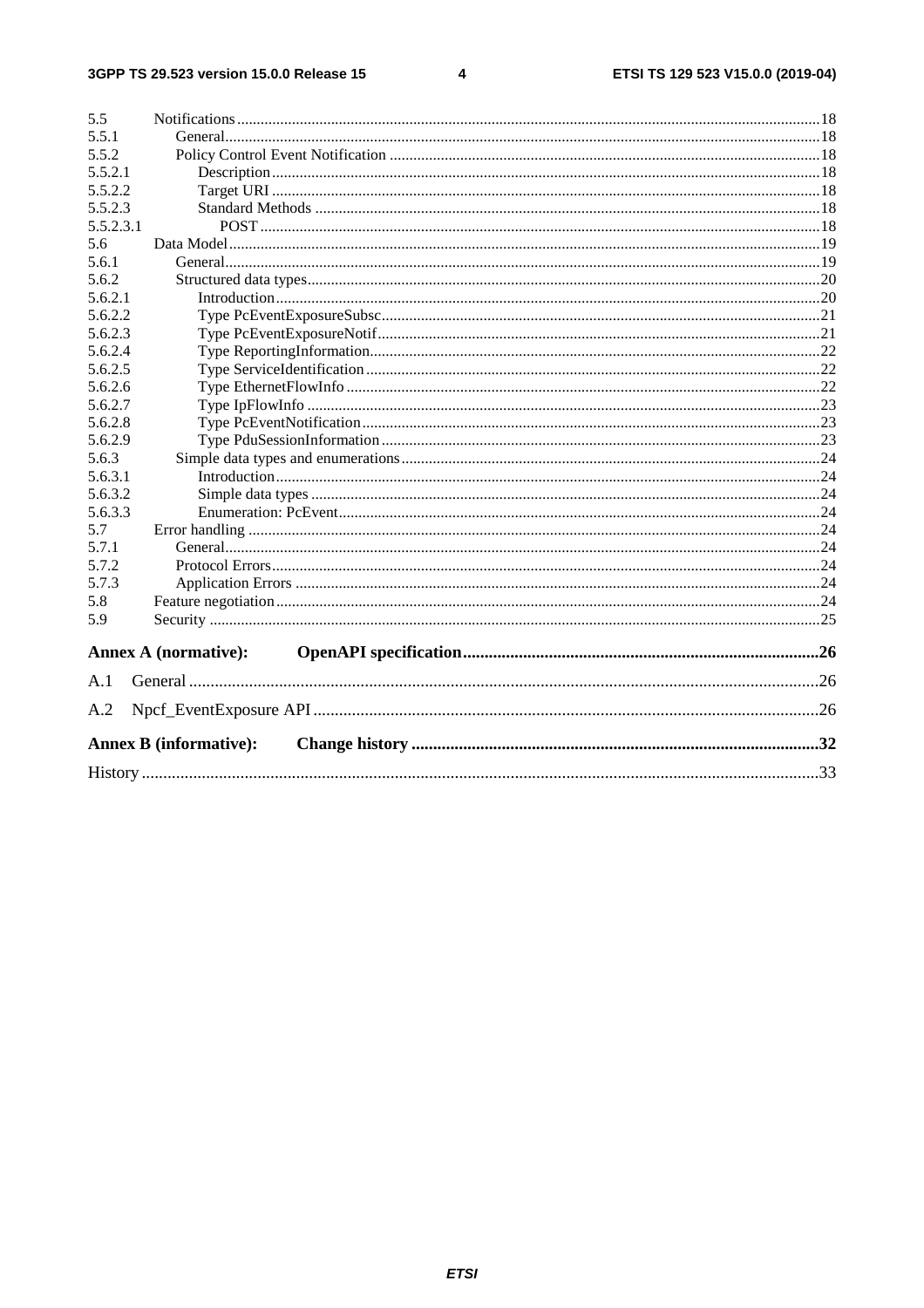# Foreword

This Technical Specification has been produced by the 3rd Generation Partnership Project (3GPP).

The contents of the present document are subject to continuing work within the TSG and may change following formal TSG approval. Should the TSG modify the contents of the present document, it will be re-released by the TSG with an identifying change of release date and an increase in version number as follows:

Version x.y.z

where:

- x the first digit:
	- 1 presented to TSG for information;
	- 2 presented to TSG for approval;
	- 3 or greater indicates TSG approved document under change control.
- y the second digit is incremented for all changes of substance, i.e. technical enhancements, corrections, updates, etc.
- z the third digit is incremented when editorial only changes have been incorporated in the document.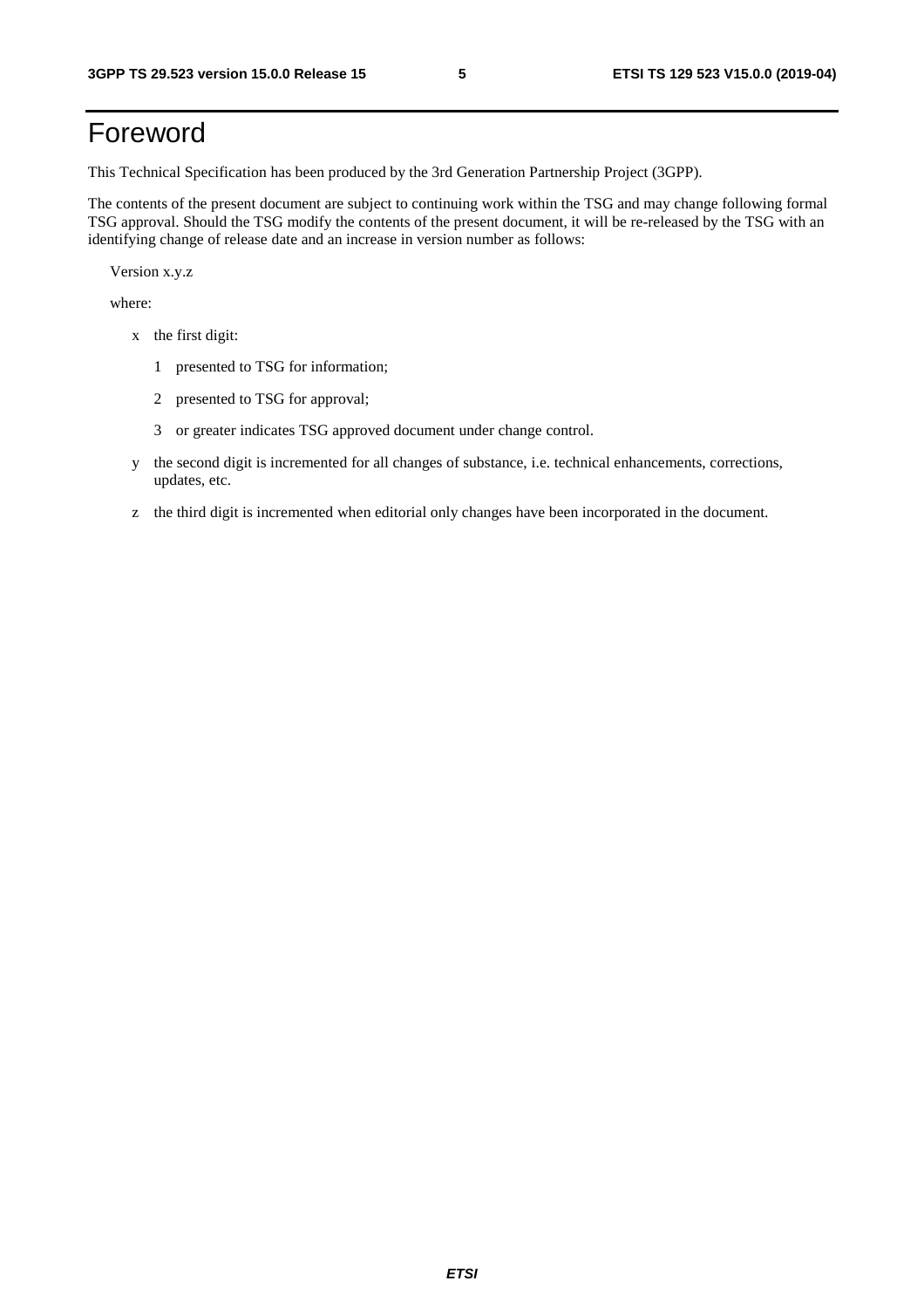# 1 Scope

The present document specifies the stage 3 protocol and data model for the Policy Control Event Exposure Service of the 5G System. It provides stage 3 protocol definitions, message flows and specifies the API for the Npcf Event Exposure service.

The 5G System stage 2 architecture and the procedures are specified in 3GPP TS 23.501 [2], 3GPP TS 23.502 [3] and 3GPP TS 23.503 [4].

The 5G System stage 3 call flows are provided in 3GPP TS 29.513 [8].

The Technical Realization of the Service Based Architecture and the Principles and Guidelines for Services Definition are specified in 3GPP TS 29.500 [5] and 3GPP TS 29.501 [6].

The Policy Control Event Exposure Service is provided by the Policy Control Function (PCF). This service exposes policy control events observed at the PCF.

# 2 References

The following documents contain provisions which, through reference in this text, constitute provisions of the present document.

- References are either specific (identified by date of publication, edition number, version number, etc.) or non-specific.
- For a specific reference, subsequent revisions do not apply.
- For a non-specific reference, the latest version applies. In the case of a reference to a 3GPP document (including a GSM document), a non-specific reference implicitly refers to the latest version of that document *in the same Release as the present document*.
- [1] 3GPP TR 21.905: "Vocabulary for 3GPP Specifications".
- [2] 3GPP TS 23.501: "System Architecture for the 5G System; Stage 2".
- [3] 3GPP TS 23.502: "Procedures for the 5G System; Stage 2".
- [4] 3GPP TS 23.503: "Policy and Charging Control Framework for the 5G System; Stage 2".
- [5] 3GPP TS 29.500: "5G System; Technical Realization of Service Based Architecture; Stage 3".
- [6] 3GPP TS 29.501: "5G System; Principles and Guidelines for Services Definition; Stage 3".
- [7] OpenAPI: "OpenAPI 3.0.0 Specification", [https://github.com/OAI/OpenAPI](https://github.com/OAI/OpenAPI-Specification/blob/master/versions/3.0.0.md)-[Specification/blob/master/versions/3.0.0.md](https://github.com/OAI/OpenAPI-Specification/blob/master/versions/3.0.0.md).
- [8] 3GPP TS 29.513: "5G System; Policy and Charging Control signalling flows and QoS parameter mapping; Stage 3".
- [9] 3GPP TS 29.512: "5G System; Session Management Policy Control Service; Stage 3".
- [10] 3GPP TS 29.507: "5G System; Access and Mobility Policy Control Service; Stage 3".
- [11] 3GPP TS 29.525: "5G System; UE Policy Control Service; Stage 3".
- [12] 3GPP TS 29.514: "5G System;Policy Authorization Service; Stage 3".
- [13] 3GPP TS 29.214: "Policy and Charging Control over Rx reference point".
- [14] 3GPP TS 29.571: "5G System; Common Data Types for Service Based Interfaces; Stage 3".
- [15] 3GPP TS 29.508: "5G System; Session Management Event Exposure Service; Stage 3".
- [16] IETF RFC 7540: "Hypertext Transfer Protocol Version 2 (HTTP/2)".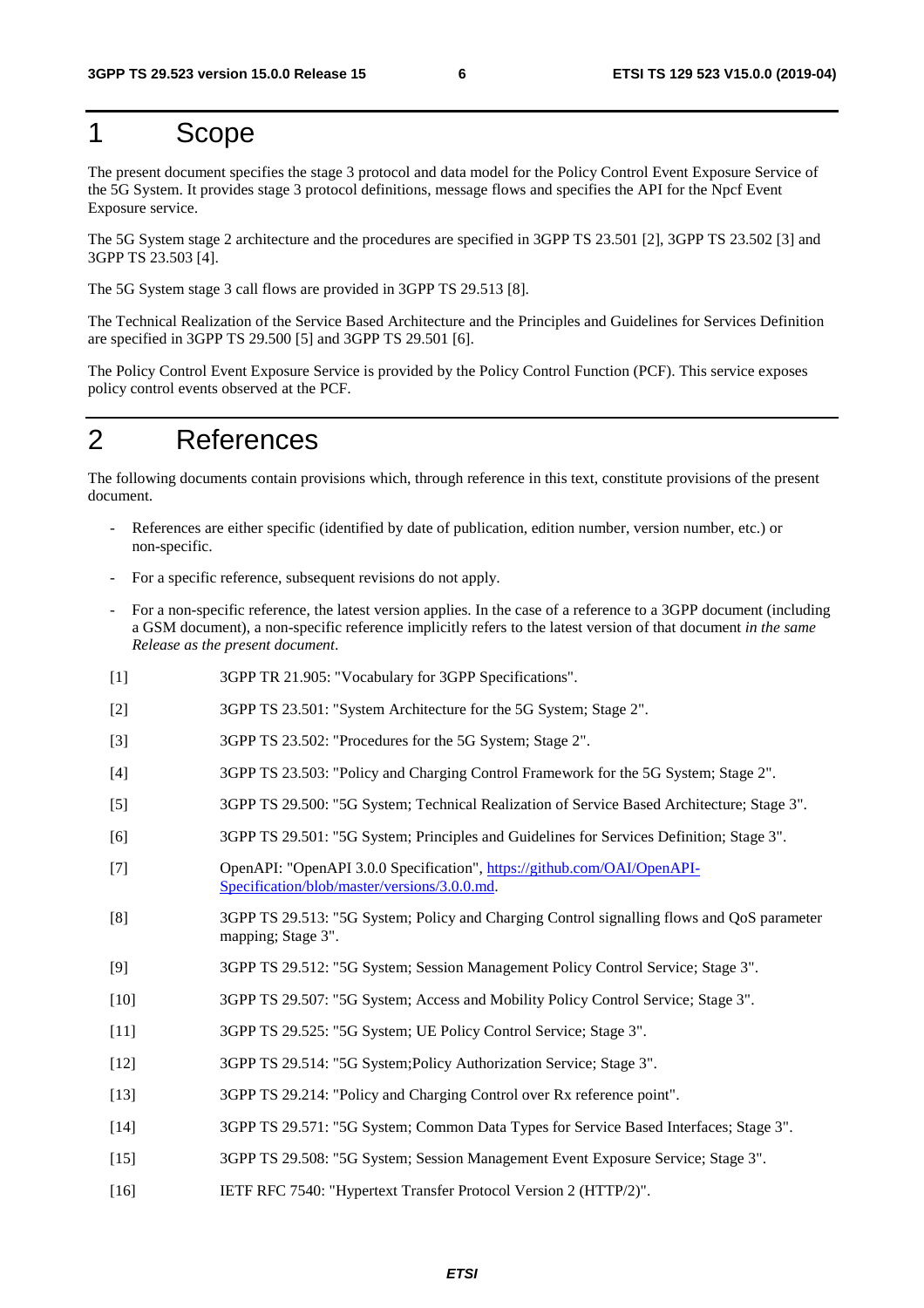- [17] IETF RFC 8259: "The JavaScript Object Notation (JSON) Data Interchange Format".
- [18] IETF RFC 7807: "Problem Details for HTTP APIs".
- [19] 3GPP TS 33.501: "Security architecture and procedures for 5G system".
- [20] IETF RFC 6749: "The OAuth 2.0 Authorization Framework".
- [21] 3GPP TS 29.510: "5G System; Network Function Repository Services; Stage 3".

# 3 Definitions, symbols and abbreviations

# 3.1 Definitions

For the purposes of the present document, the terms and definitions given in TR 21.905 [1] and the following apply. A term defined in the present document takes precedence over the definition of the same term, if any, in TR 21.905 [1].

**example:** text used to clarify abstract rules by applying them literally.

# 3.2 Abbreviations

For the purposes of the present document, the abbreviations given in TR 21.905 [1] and the following apply. An abbreviation defined in the present document takes precedence over the definition of the same abbreviation, if any, in TR 21.905 [1].

| AF          | <b>Application Function</b>                           |
|-------------|-------------------------------------------------------|
| API         | <b>Application Programming Interface</b>              |
| <b>GPSI</b> | Generic Public Subscription Identifier                |
| <b>DNN</b>  | Data Network Name                                     |
| <b>HTTP</b> | <b>Hypertext Transfer Protocol</b>                    |
| <b>NEF</b>  | <b>Network Exposure Function</b>                      |
| NF          | <b>Network Function</b>                               |
| <b>NRF</b>  | <b>Network Repository Function</b>                    |
| <b>PCF</b>  | <b>Policy Control Function</b>                        |
| <b>RFSP</b> | <b>RAT Frequency Selection Priority</b>               |
| S-NSSAI     | Single Network Slice Selection Assistance Information |
| <b>SUPI</b> | <b>Subscription Permanent Identifier</b>              |
| URSP        | UE Route Selection Policy                             |

# 4 Npcf\_EventExposure Service

# 4.1 Service Description

### 4.1.1 Overview

The Policy Event Exposure Service, as defined in TS 23.502 [3] and TS 23.503 [4], is provided by the Policy Control Function (PCF).

This service:

- allows NF service consumers to subscribe, modify and unsubscribe for policy control events; and
- notifies NF service consumers with a corresponding subscription about observed events on the PCF.

The types of observed events include:

- PLMN identifier notification; and
- Access type change.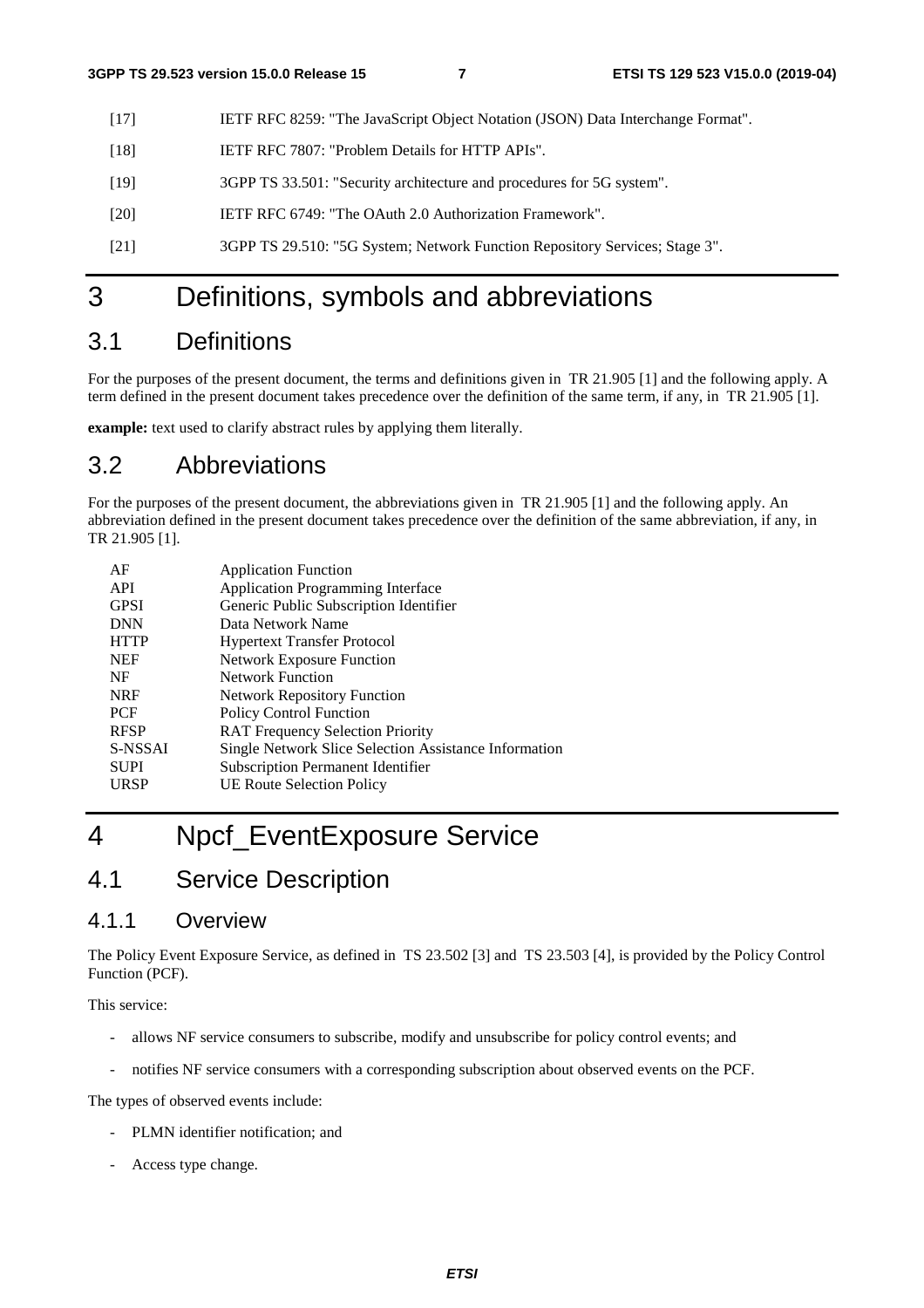The target of the event reporting may include a group of UE(s) or any UE (i.e. all UEs). When the event occurs, to which the NF service consumer has subscribed to, the PCF reports the requested information to the NF service consumer based on the event reporting information definition requested by the NF service consumer (see TS 23.502 [3], subclause 4.15.1).

### 4.1.2 Service Architecture

The 5G System Architecture is defined in TS 23.501 [2]. The Policy and Charging related 5G architecture and signalling flows are also described in TS 29.513 [8].

The Policy Event Exposure Service (Npcf\_EventExposure) is part of the Npcf service-based interface exhibited by the Policy Control Function (PCF).

The only known NF service consumer of the Npcf\_EventExposure service is the Network Exposure Function (NEF).

The Npcf. EventExposure service is provided by the PCF and consumed by the NEF, as shown in figure 4.1.2-1 for the SBI representation model and in figure 4.1.2-2 for reference point representation model.



**Figure 4.1.2-1: Npcf\_ EventExposure service Architecture, SBI representation** 



#### **Figure 4.1.2-2: Npcf\_ EventExposure service Architecture, reference point representation**

### 4.1.3 Network Functions

#### 4.1.3.1 Policy Control Function (PCF)

The PCF (Policy Control Function) is a functional element that encompasses policy control decision and flow based charging control functionalities as defined in TS 29.512 [9], access and mobility policy decisions for the control of the UE Service Area Restrictions and RAT/RFSP control as defined in TS 29.507 [10] and UE Policy decisions for the control of Access network discovery and selection policy and UE Route Selection Policy (URSP) as defined in TS 29.525 [11].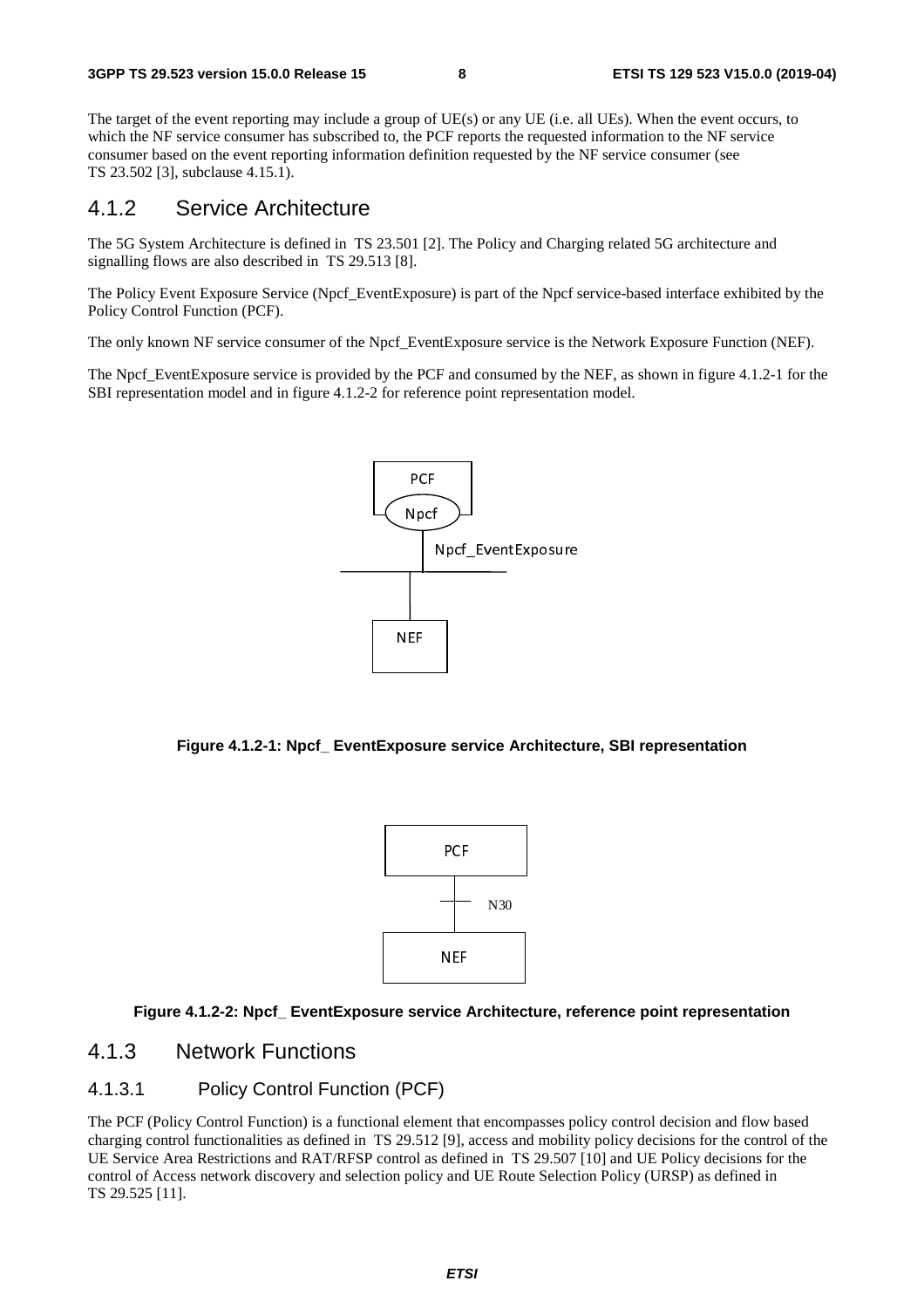The policy control decision and flow based charging control functionalities enable the PCF to provide network control regarding the service data flow detection, gating, QoS and flow based charging (except credit management) towards the SMF/UPF. The PCF offers these capabilities to the NF service consumers (e.g. the AF and NEF) as defined in TS 29.514 [12] and TS 29.214 [13].

The Policy Event Exposure Service enables the PCF to report policy control events observed in one or more PCF services to NF service consumers.

#### 4.1.3.2 NF Service Consumers

The Network Exposure Function (NEF) is a functional element that supports the following functionalities:

- The NEF securely exposes network capabilities and events provided by 3GPP NFs to AF.
- The NEF provides a means for the AF to securely provide information to 3GPP network and can authenticate, authorize and assist in throttling the AF.
- The NEF translates the information received from the AF to the one sent to internal 3GPP NFs, and vice versa.
- The NEF supports exposing information (collected from other 3GPP NFs) to the AF.

# 4.2 Service Operations

### 4.2.1 Introduction

Service operations defined for the Npcf\_EventExposure Service are shown in table 4.2.1-1.

| <b>Service Operation Name</b>  | <b>Description</b>                                                                                                                                                           | <b>Initiated by</b>          |
|--------------------------------|------------------------------------------------------------------------------------------------------------------------------------------------------------------------------|------------------------------|
| Npcf_EventExposure_Subscribe   | This service operation is used by an NF service<br>consumer to subscribe for event notifications on                                                                          | NF service<br>consumer (NEF) |
|                                | a specified policy control event for a group of<br>UE(s) or any UE, or to modify a subscription.                                                                             |                              |
| Npcf_EventExposure_Unsubscribe | This service operation is used by an NF service<br>consumer to unsubscribe from event<br>notifications.                                                                      | NF service<br>consumer (NEF) |
| Npcf EventExposure Notify      | This service operation is used by the PCF to<br>report UE related policy control event(s) to the<br>NF service consumer which has subscribed to<br>the event report service. | <b>PCF</b>                   |

**Table 4.2.1-1: Npcf\_EventExposure Service Operations**

# 4.2.2 Npcf EventExposure\_Subscribe service operation

#### 4.2.2.1 General

This service operation is used by an NF service consumer to subscribe for policy events notifications on a specified context for a group of UE(s) or any UE, or to modify an existing subscription.

The following are the types of events for which a subscription can be made:

- PLMN identifier notification; and
- Change of Access Type.

The following procedures using the Nsmf\_EventExposure\_Subscribe service operation are supported:

- creating a new subscription;
- modifying an existing subscription.

#### 4.2.2.2 Creating a new subscription

Figure 4.2.2.2-1 illustrates the creation of a subscription.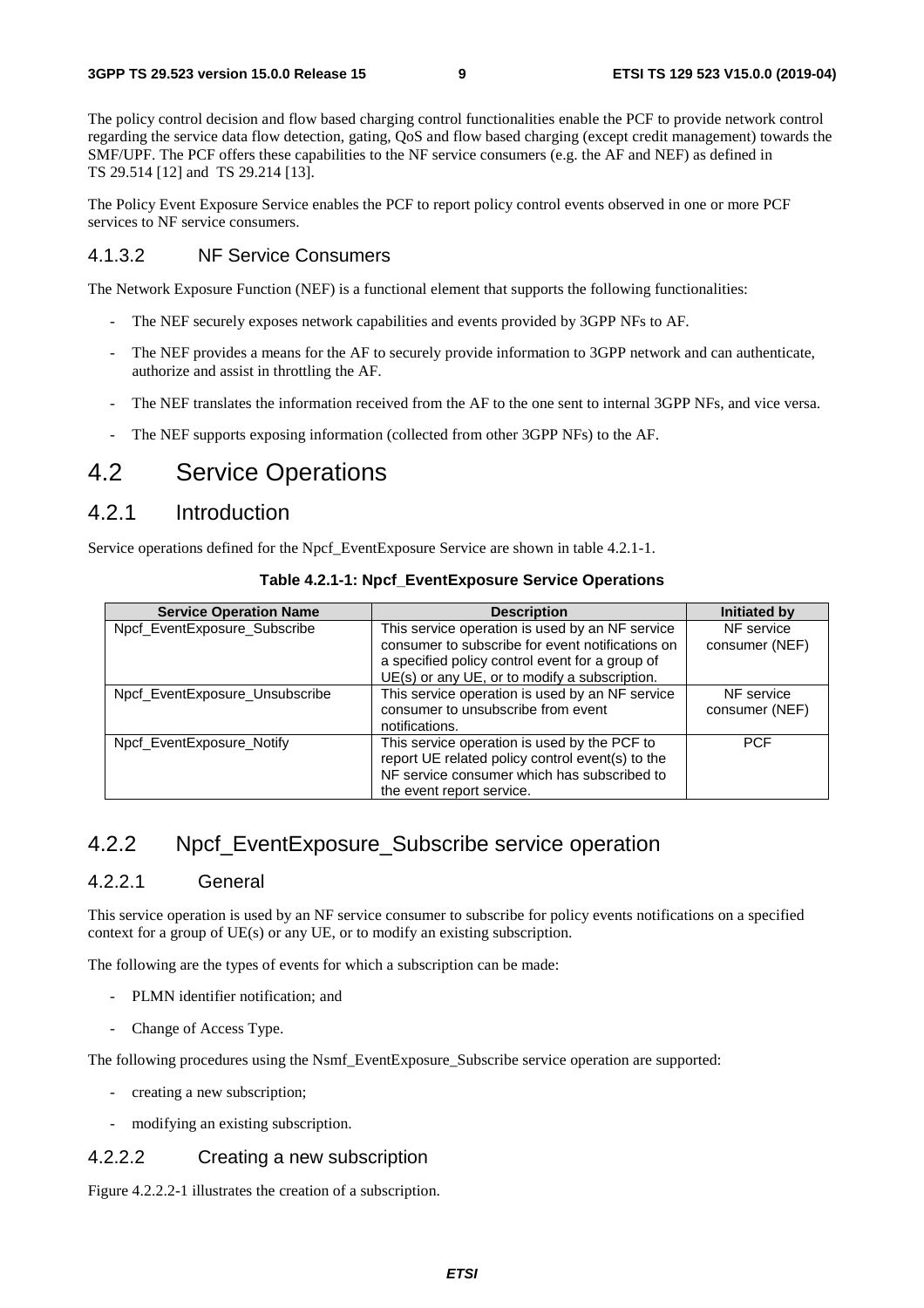

**Figure 4.2.2.2-1: Creation of a subscription** 

To subscribe to event notifications, the NF service consumer shall send an HTTP POST request with: "{apiRoot}/npcfeventexposure/v1/subscriptions/" as request URI as shown in figure 4.2.2.2-1, step 1, and the "PcEventExposureSubsc" data structure as request body.

The "PcEventExposureSubsc" data structure shall include:

- identification of the policy events to subscribe as "eventSubs" attribute;
- indication of the UEs to which the subscription applies via:
	- a) identification of a group of UE(s) via a "groupId" attribute; or
	- b) identification of any UE by ommitting the "groupId" attribute.
- a URI where to receive the requested notifications as "notifUri" attribute; and
- a Notification Correlation Identifier assigned by the NF service consumer for the requested notifications as "notifId" attribute.

The "PcEventExposureSubsc" data structure may include:

- description of the event reporting information as "eventsRepInfo", which may include:
	- a) event notification method (periodic, one time, on event detection) as "notifMethod" attribute;
	- b) Maximum Number of Reports as "maxReportNbr" attribute;
	- c) Monitoring Duration as "monDur" attribute;
	- d) repetition period for periodic reporting as "repPeriod" attribute; and/or
	- e) immediate reporting indication as "immRep" attribute.
- if the supported feature Extended Session Information is supported, to filter the AF sessions for which the policy event report shall occur, the identification of the services one or more AF sessions may belong to as "filterServices" attribute, which may include per service identification:
	- a) a list of ethernet flows in the "servEthFlows" attribute; or
	- b) a list of IP flows in the "servIpFlows" attribute; and/or
	- c) an AF application identifier in the "afAppId" attribute.
- to filter the DNNs for which the policy event report shall occur, the identification of the DNNs in the "filterDnns" attribute; and
- to filter the S-NSSAIs for which the policy event report shall occur, the identification of the S-NSSAIs in the "filterSnssais" attribute.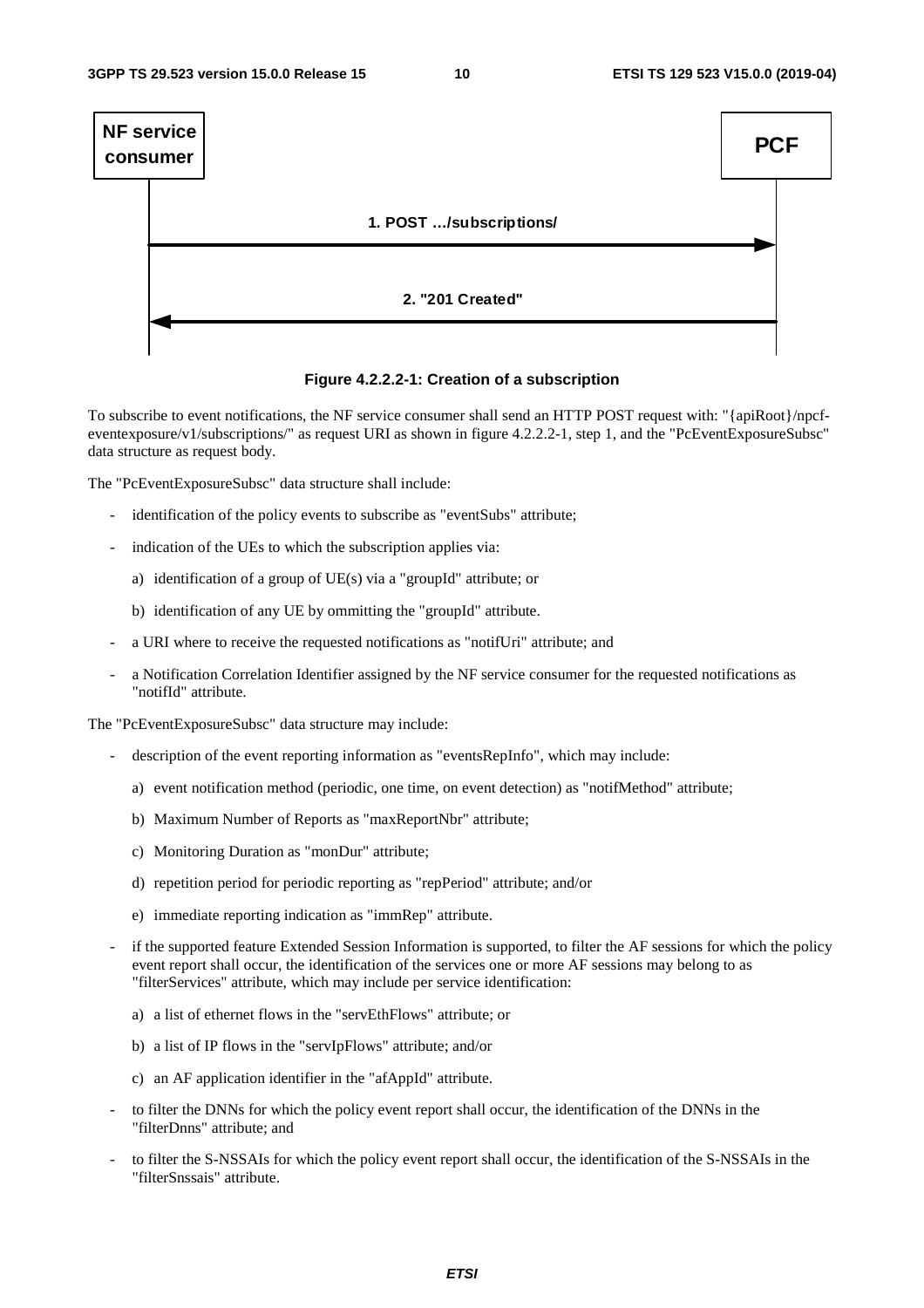If the PCF cannot successfully fulfil the received HTTP POST request due to the internal PCF error or due to the error in the HTTP POST request, the PCF shall send the HTTP error response as specified in subclause 5.7.

Upon successful reception of the HTTP POST request with "{apiRoot}/npcf-eventexposure/v1/subscriptions/" as request URI and "PcEventExposureSubsc" data structure as request body, the PCF shall create a new "Individual Policy "PcEventExposureSubsc" data structure as request body, the PCF shall create a new "Individual Policy<br>ion" resource, shall store the subscription and shall send a HTTP "201 Created" response as shown in<br>step 2. The PCF shal Events Subscription" resource, shall store the subscription and shall send a HTTP "201 Created" response as shown in figure 4.2.2.2-1, step 2. The PCF shall include in the "201 Created" response:

- a Location header field; and
- an "PcEventExposureSubsc" data type in the payload body.

- an "PcEventExposureSubsc" data type in the payload body.<br>The Location header field shall contain the URI of the created individual application session context resource i.e. "{apiRoot}/ npcf-eventexposure/v1/subscriptions/{subscriptionId}".

The "PcEventExposureSubsc" data type payload body shall contain the representation of the created "Individual Policy Events Subscription

Events Subscription".<br>When the "monDur" attribute is included in the response, it represents a server selected expiry time that is equal or less than a possible expiry time in the request.

When the "immRep" attribute is included in the subscription and the subscribed policy control events are available, the PCF shall immediately notify the NF service consumer using the Npcf\_EventExposure\_Notify service operation, as described in subclause 4.2.4.2.

#### 4.2.2.3 Modifying an existing subscription

Figure 4.2.2.3-1 illustrates the modification of an existing subscription.





To modify an existing subscription to event notifications, the NF service consumer shall send an HTTP PUT request with: "{apiRoot}/npcf-eventexposure/v1/subscriptions/{subscriptionId}" as request URI, as shown in figure 4.2.2.3-1, step 1, where "{subscriptionId}" is the subscription correlation ID of the existing subscription. The

- "PcEventExposureSubsc" data structure is included as request body as described in subclause 4.2.2.2. NOTE 1: An alternate NF service consumer than the one that requested the generation of the subscription resource can send the PUT.
	- NOTE 2: The "notifUri" attribute within the PcEventExposureSubsc data structure can be modified to request that subsequent notifications are sent to a new NF service consumer.

If the PCF cannot successfully fulfil the received HTTP PUT request due to the internal PCF error or due to the error in the HTTP PUT request, the PCF shall send the HTTP error response as specified in subclause 5.7.

Upon successful reception of an HTTP PUT request with: "{apiRoot}/npcf-

eventexposure/v1/subscriptions/{subscriptionId}" as request URI and "PcEventExposureSubsc" data structure as "PcEventExposureSubsc" data structure as<br>TP "200 OK" response as shown in figure 4<br>body. request body, the PCF shall store the subscription and shall send a HTTP "200 OK" response as shown in figure 4.2.2.3- 1, step 2, with the "PcEventExposureSubsc" data structure as response body.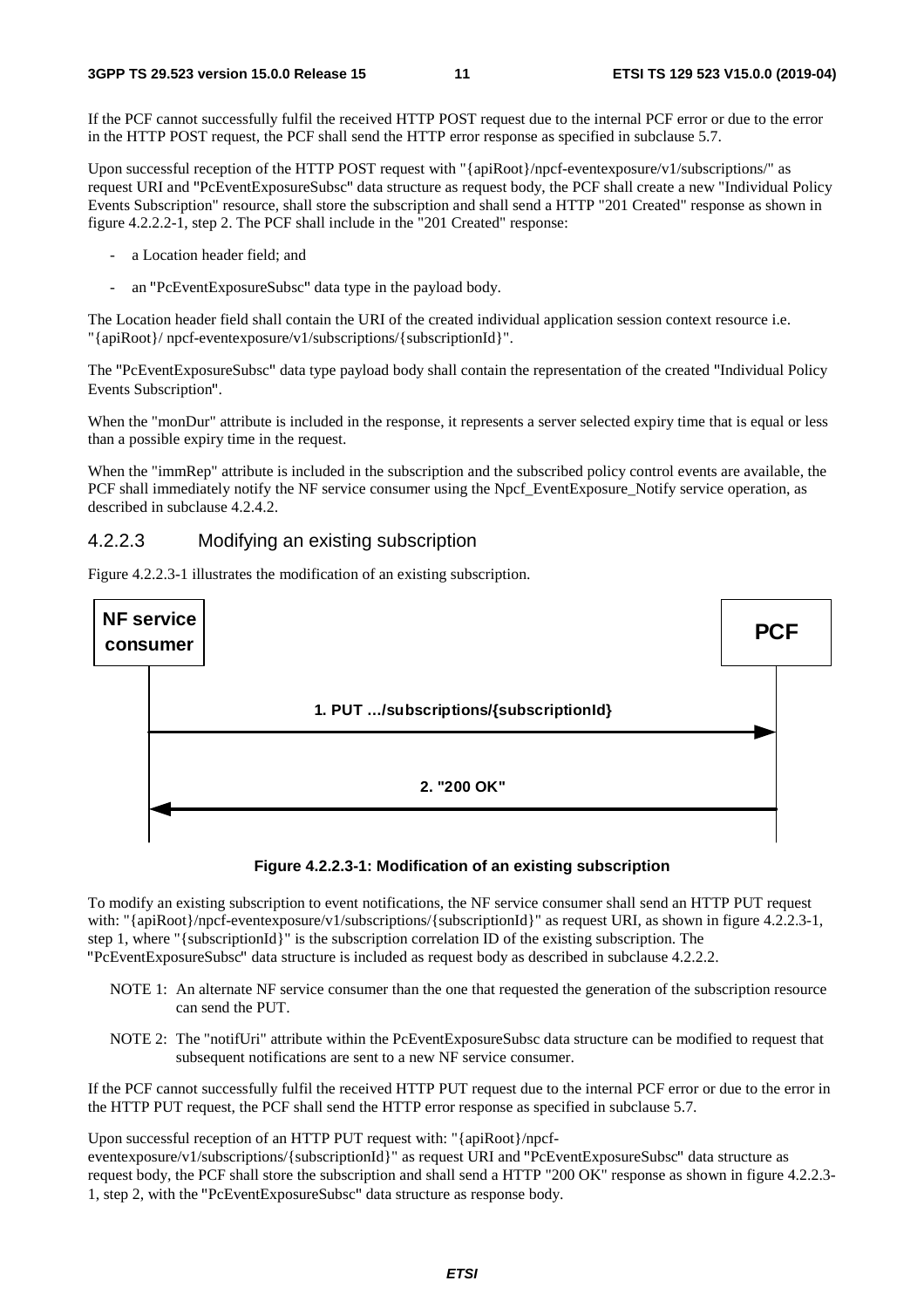The "PcEventExposureSubsc" data structure payload body shall contain the representation of the modified "Individual Policy Events Subscription".

Policy Events Subscription".<br>When the "monDur" attribute is included in the response, it represents a NF service producer selected expiry time that is equal or less than a possible expiry time received in the request.

When the "immRep" attribute is included in the updated subscription and the subscribed policy control events are available, the PCF shall immediately notify the NF service consumer using the Npcf\_EventExposure\_Notify service operation, as described in subclause 4.2.4.2.

## 4.2.3 Npcf\_EventExposure\_UnSubscribe service operation

### 4.2.3.1 General

This service operation is used by an NF service consumer to unsubscribe from event notifications.

The following procedure using the Npcf\_EventExposure\_UnSubscribe service operation is supported:

unsubscription from event notifications.

#### 4.2.3.2 Unsubscription from event notifications

Figure 4.2.3.2-1 illustrates the unsubscription from event notifications.



**Figure 4.2.3.2-1: Unsubscription from event notifications** 

To unsubscribe from event notifications, the NF service consumer shall send an HTTP DELETE request with: "{apiRoot}/npcf-eventexposure/v1/subscriptions/{subscriptionId}" as request URI, as shown in figure 4.2.3.2-1, step 1, where "{subscriptionId}" is the subscription correlation identifier of the existing resource subscription that is to be deleted.

If the PCF cannot successfully fulfil the received HTTP DELETE request due to the internal PCF error or due to the error in the HTTP DELETE request, the PCF shall send the HTTP error response as specified in subclause 5.7.

Upon successful reception of the HTTP DELETE request with: "{apiRoot}/npcfeventexposure/v1/subscriptions/{subscriptionId}" as request URI, the PCF shall remove the corresponding subscription and shall send an HTTP "204 No Content" response as shown in figure 4.2.3.2-1, step 2.

### 4.2.4 Npcf\_EventExposure\_Notify service operation

#### 4.2.4.1 General

The Npcf. EventExposure. Notify service operation enables the PCF to notify to the NF service consumers that the previously subscribed policy control event occurred.

The following procedure using the Npcf. EventExposure. Notify service operation is supported:

notification about subscribed events.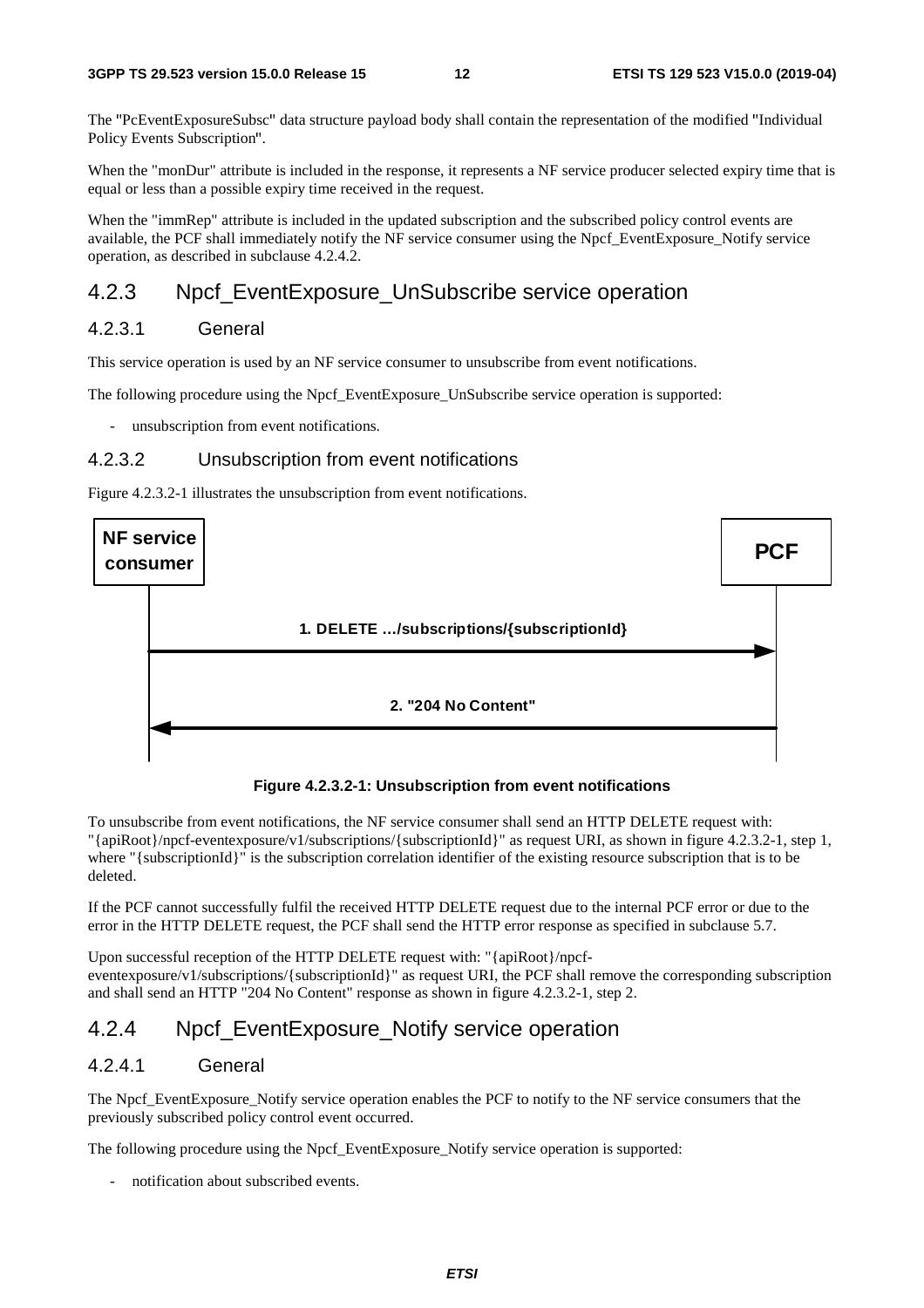#### 4.2.4.2 Notification about subscribed events

Figure 4.2.4.2-1 illustrates the notification about subscribed events.



#### **Figure 4.2.4.2-1: Notification about subscribed events**

If the PCF observes policy control related event(s) for which an NF service consumer has subscribed to, the PCF shall send an HTTP POST request as shown in figure 4.2.4.2-1, step 1, with the "{notifUri}" as request URI with the value previously provided by the NF service consumer within the corresponding subscription, and the "PcEventExposureNotif" data structure.

The "PcEventExposureNotif" data structure shall include:

- Notification correlation ID provided by the NF service consumer during the subscription as "notifId" attribute; and
- information about the observed event(s) within the "eventNotifs" attribute that shall contain for each observed event an "PcEventNotification" data structure that shall include:
	- 1. the Policy Control event as "event" attribute;
	- 2. for an access type change:
		- a) new access type as "accType" attribute; and/or
		- b) the new RAT type as "ratType" attribute;
	- 3. for a PLMN change:
		- a) new PLMN as "plmnId" attribute;
	- 4. the identity of the affected UE in the "supi" attribute and, if available, in the "gpsi" attribute;
	- 5. the time at which the event was observed encoded as "timeStamp" attribute;
	- 6. if available, and if the feature Extended Service Information is supported, information about the PDU session involved in the reported event in the "pduSessInfo" attribute, that shall include:
		- a) the S-NSSAI of the PDU session in the "snssai" attribute; and
		- b) the DNN of the PDU session in the "dnn" attribute; and
		- c) the IPv4 and/or IPv6 prefix in the "ueIpv4" and/or "ueIpv6" attributes; and/or
		- d) the Ethernet MAC address in the "ueMac" attribute; and

may include the IP domain in the "ipDomain" attribute;

7. if available, and if the feature Extended Service Information is supported, information about the services involved in the reported event in the indicated PDU session in the "repServices" attribute, which may include per identified service: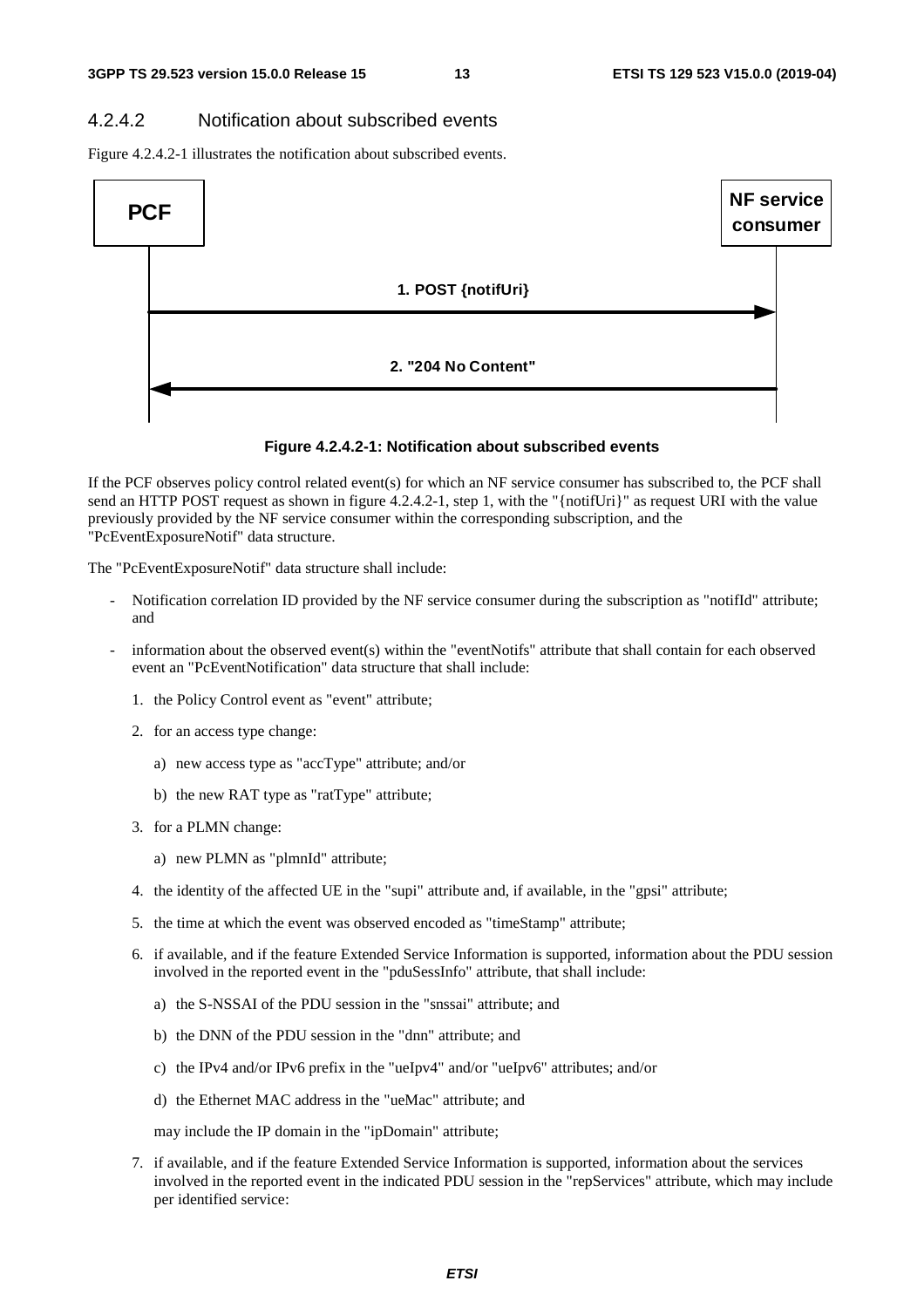- a) a list of Ethernet flows in the "ethFlowNums" attribute; or
- b) a list of IP flows in the "ipFlowNums" attribute; and/or
- c) an AF application identifier in the "afAppId" attribute.

If the NF service consumer cannot successfully fulfil the received HTTP POST request due to the internal error or due to the error in the HTTP POST request, the NF service consumer shall send the HTTP error response as specified in subclause 5.7.

Upon successful reception of the HTTP POST request with "{notifUri}" as request URI and a "PcEventExposureNotif" data structure as request body, the NF service consumer shall send a "204 No Content" HTTP response, as shown in figure 4.2.4.2-1, step 2, for a succesfull processing.

# 5 Npcf\_EventExposure Service API

# 5.1 Introduction

The Npcf\_EventExposure Service shall use the Npcf\_EventExposure API.

The request URI used in HTTP request from the NF service consumer towards the PCF shall have the structure defined in subclause 4.4.1 of TS 29.501 [6], i.e.:

#### **{apiRoot}/{apiName}/{apiVersion}/{apiSpecificResourceUriPart}**

with the following components:

- The {apiRoot} shall be set as described in TS 29.501 [6].
- The {apiName} shall be "npcf-eventexposure".
- The {apiVersion} shall be "v1".
- The {apiSpecificResourceUriPart} shall be set as described in subclause 5.3.

# 5.2 Usage of HTTP

#### 5.2.1 General

HTTP/2, IETF RFC 7540 [16], shall be used as specified in subclause 5.2 of TS 29.500 [5].

HTTP/2 shall be transported as specified in subclause 5.3 of TS 29.500 [5].

The OpenAPI [7] specification of HTTP messages and content bodies for the Npcf\_EventExposure is contained in Annex A.

# 5.2.2 HTTP standard headers

#### 5.2.2.1 General

See subclause 5.2.2 of TS 29.500 [5] for the usage of HTTP standard headers.

#### 5.2.2.2 Content type

JSON, IETF RFC 8259 [17], shall be used as content type of the HTTP bodies specified in the present specification as specified in subclause 5.4 of TS 29.500 [5]. The use of the JSON format shall be signalled by the content type "application/json".

"Problem Details" JSON object shall be used to indicate additional details of the error in a HTTP response body and shall be signalled by the content type "application/problem+json", as defined in IETF RFC 7807 [18].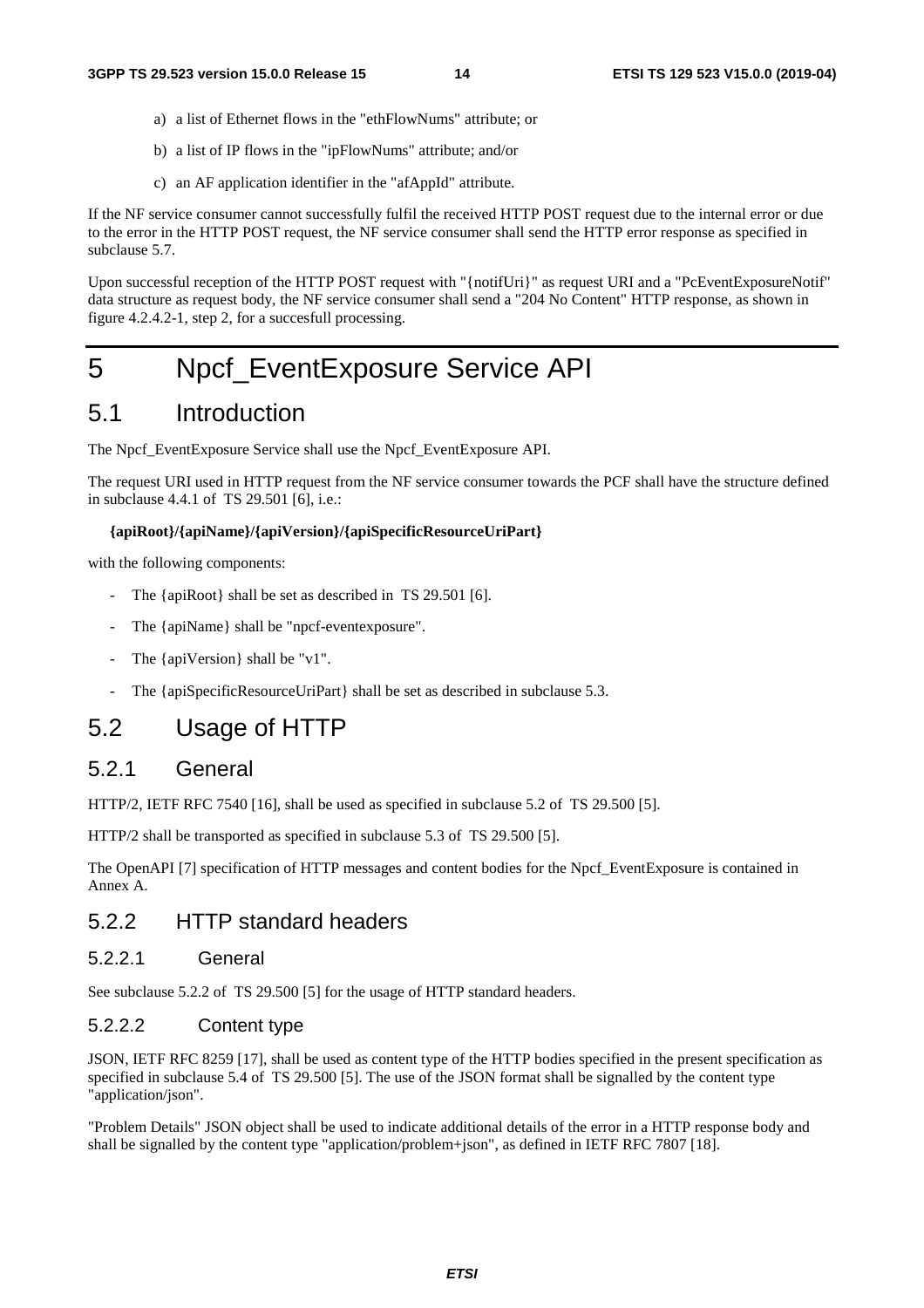### 5.2.3 HTTP custom headers

#### 5.2.3.1 General

The mandatory HTTP custom header fields specified in subclause 5.2.3.2 of TS 29.500 [5] shall be applicable.

In this Release of the specification, no specific custom headers are defined for the Npcf\_EventExposure API.

### 5.3 Resources

### 5.3.1 Resource Structure

#### {apiRoot}/npcf-eventexposure/v1



#### **Figure 5.3.1-1: Resource URI structure of the Npcf\_EventExposure API**

Table 5.3.1-1 provides an overview of the resources and applicable HTTP methods.

|  | Table 5.3.1-1: Resources and methods overview |  |  |  |
|--|-----------------------------------------------|--|--|--|
|--|-----------------------------------------------|--|--|--|

| <b>Resource name</b>                          | <b>Resource URI</b>                                   | <b>HTTP</b> method or<br>custom operation | <b>Description</b>                                                                                                                            |
|-----------------------------------------------|-------------------------------------------------------|-------------------------------------------|-----------------------------------------------------------------------------------------------------------------------------------------------|
| <b>Policy Control</b><br>Events Subscriptions | {apiRoot}/<br>npcf-eventexposure/<br>v1/subscriptions | <b>POST</b>                               | Subscription to the notification of<br>policy control events and creation of<br>an Individual Policy Control Events<br>Subscription resource. |
|                                               |                                                       | <b>GET</b>                                | Reads an Individual Policy Control<br>Events Subscription resource.                                                                           |
| Individual Policy<br>Control Events           | {apiRoot}/<br>npcf-eventexposure/                     | <b>PUT</b>                                | Modifies an Individual Policy Control<br>Events Subscription.                                                                                 |
| Subscription                                  | v1/subscriptions/{subscriptionId} DELETE              |                                           | Cancels an individual subscription<br>to notifications of policy control<br>events.                                                           |

# 5.3.2 Resource: Policy Control Events Subscriptions (Collection)

#### 5.3.2.1 Description

The Policy Control Events Subscriptions resource represents all subscriptions of the Npcf\_EventExposure service at a given PCF.

#### 5.3.2.2 Resource definition

#### Resource URI: **{apiRoot}/npcf-eventexposure/v1/subscriptions/**

This resource shall support the resource URI variables defined in table 5.3.2.2-1.

#### **Table 5.3.2.2-1: Resource URI variables for this resource**

| <b>Name</b>                | $\cdots$<br>$\mathbf{r}$<br>_ |
|----------------------------|-------------------------------|
| $\cdot$ $-$<br>lanik<br>יי | use J.                        |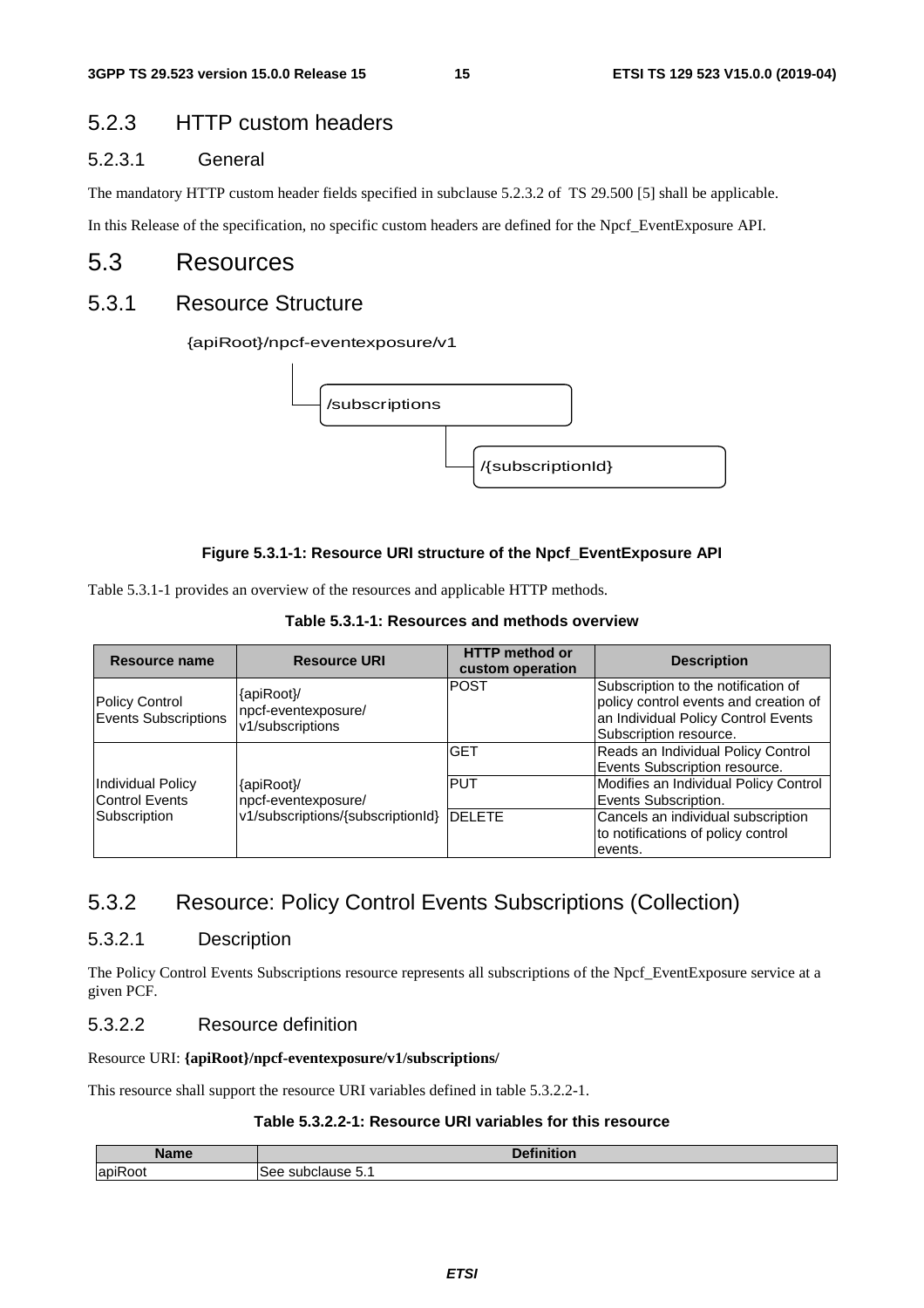#### 5.3.2.3 Resource Standard Methods

#### 5.3.2.3.1 POST

This method shall support the URI query parameters specified in table 5.3.2.3.1-1.

#### **Table 5.3.2.3.1-1: URI query parameters supported by the <method 1> method on this resource**

| <b>Name</b> | <b>Pata type</b><br>Dala | D | والمقالح ومقالوهم | :ription |
|-------------|--------------------------|---|-------------------|----------|
| n/a         |                          |   |                   |          |

This method shall support the request data structures specified in table 5.3.2.3.1-2 and the response data structures and response codes specified in table 5.3.2.3.1-3.

#### **Table 5.3.2.3.1-2: Data structures supported by the <method 1> Request Body on this resource**

| Data type       |   | <b>Cardinality</b> | <b>Description</b>                                                            |
|-----------------|---|--------------------|-------------------------------------------------------------------------------|
| PcEventExposure | м |                    | Contains the information required for the creation of a new individual policy |
| <b>Subsc</b>    |   |                    | control events subscription.                                                  |

#### **Table 5.3.2.3.1-3: Data structures supported by the <method 1> Response Body on this resource**

| Data type                                                                                       |  | <b>Cardinality</b> | <b>Response codes</b>                 | <b>Description</b>                                   |  |  |
|-------------------------------------------------------------------------------------------------|--|--------------------|---------------------------------------|------------------------------------------------------|--|--|
| м<br>PcEventExposure                                                                            |  |                    | 201 Created                           | Contains the representation of the Individual Policy |  |  |
| Subsc                                                                                           |  |                    | Control Events Subscription resource. |                                                      |  |  |
| NOTE:<br>The mandatory HTTP error status codes for the POST method listed in Table 5.2.7.1-1 of |  |                    |                                       |                                                      |  |  |
| 3GPP TS 29.500 [5] also apply.                                                                  |  |                    |                                       |                                                      |  |  |

#### 5.3.2.4 Resource Custom Operations

None.

# 5.3.3 Resource: Individual Policy Control Events Subscription (Document)

#### 5.3.3.1 Description

The Individual Policy Control Events Subscription resource represents a single subscription of the Npcf\_EventExposure service at a given PCF.

#### 5.3.3.2 Resource definition

#### Resource URI: **{apiRoot}/npcf-eventexposure/v1/subscriptions/{subscriptionId}**

This resource shall support the resource URI variables defined in table 5.3.3.2-1.

#### **Table 5.3.3.2-1: Resource URI variables for this resource**

| <b>Name</b>            | <b>Definition</b>                                                    |
|------------------------|----------------------------------------------------------------------|
| apiRoot                | ISee subclause 5.1                                                   |
| <b>IsubscriptionId</b> | String identifying a subscription to the PCF event exposure service. |

#### 5.3.3.3 Resource Standard Methods

#### 5.3.3.3.1 GET

This method shall support the URI query parameters specified in table 5.3.3.3.1-1.

#### **Table 5.3.3.3.1-1: URI query parameters supported by the GET method on this resource**

| Name | <b>Pata type</b><br>Dala | $-$ in ality $-$ | Description |
|------|--------------------------|------------------|-------------|
| n/a  |                          |                  |             |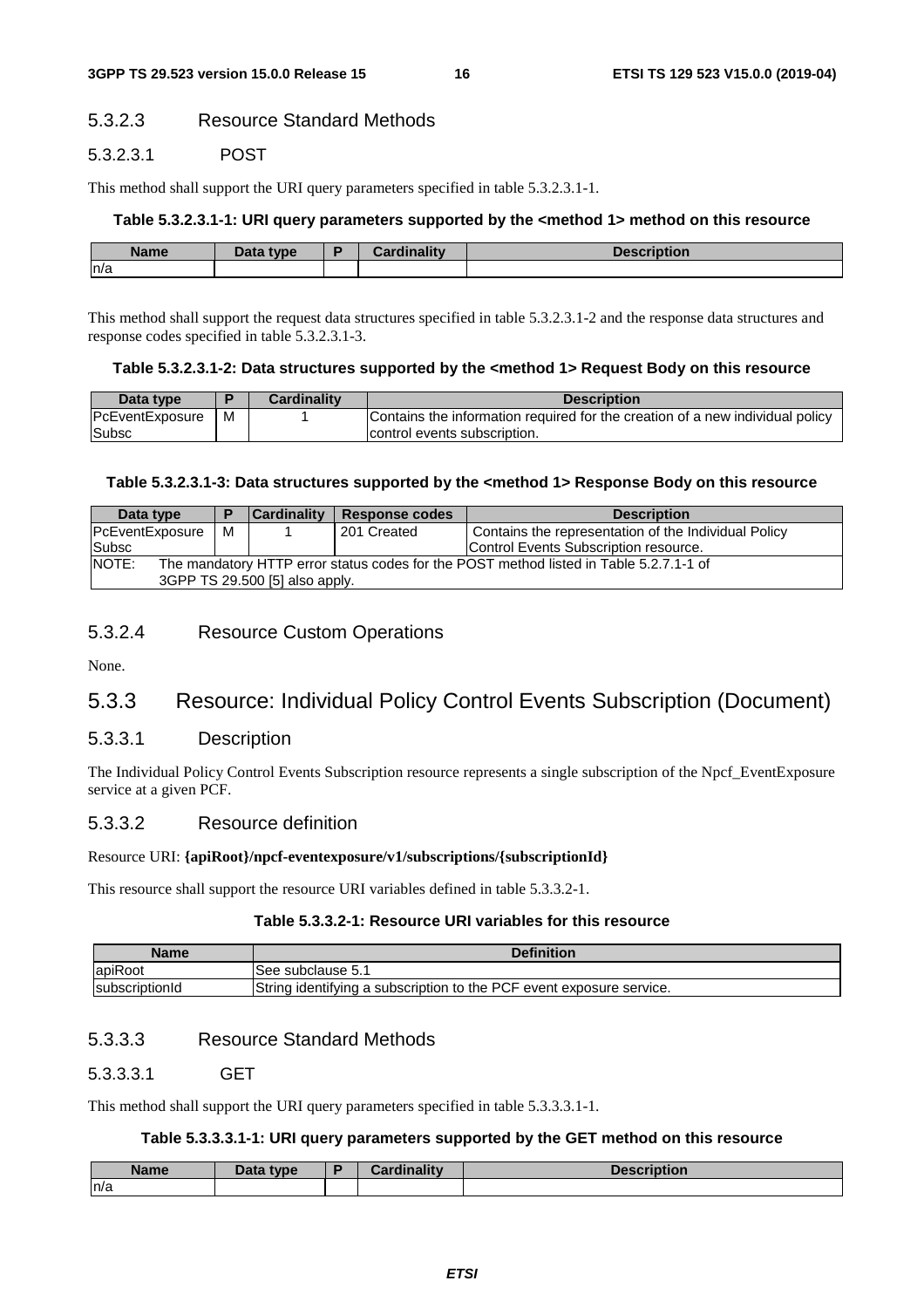This method shall support the request data structures specified in table 5.3.3.3.1-2 and the response data structures and response codes specified in table 5.3.3.3.1-3.

#### **Table 5.3.3.3.1-2: Data structures supported by the GET Request Body on this resource**

| Data type | <br>Million of March<br><b>COL</b> | <b>Description</b> |
|-----------|------------------------------------|--------------------|
| n/a       |                                    |                    |

#### **Table 5.3.3.3.1-3: Data structures supported by the GET Response Body on this resource**

| Data type                                                                                                                        |  | Cardinality | <b>Response</b><br>codes | <b>Description</b>                                                                    |  |  |
|----------------------------------------------------------------------------------------------------------------------------------|--|-------------|--------------------------|---------------------------------------------------------------------------------------|--|--|
| PcEventExposureSubs   M<br>ΙC                                                                                                    |  |             | <b>200 OK</b>            | A representation of the Individual Policy Control Events<br>Subscription is returned. |  |  |
| NOTE:<br>The mandatory HTTP error status codes for the GET method listed in Table 5.2.7.1-1 of 3GPP TS 29.500 [5]<br>also apply. |  |             |                          |                                                                                       |  |  |

#### 5.3.3.3.2 PUT

This method shall support the URI query parameters specified in table 5.3.3.3.2-1.

#### **Table 5.3.3.3.2-1: URI query parameters supported by the PUT method on this resource**

| <b>Name</b> | Data type<br>Puw |  | tion |
|-------------|------------------|--|------|
| ln/a        |                  |  |      |

This method shall support the request data structures specified in table 5.3.3.3.2-2 and the response data structures and response codes specified in table 5.3.3.3.2-3.

#### **Table 5.3.3.3.2-2: Data structures supported by the PUT Request Body on this resource**

| Data type                  |   | <b>Cardinality</b> | <b>Description</b>                                                  |
|----------------------------|---|--------------------|---------------------------------------------------------------------|
| <b>PcEventExposureSubs</b> | м |                    | Modifies the existing Individual Policy Control Events Subscription |
|                            |   |                    | resource.                                                           |

#### **Table 5.3.3.3.2-3: Data structures supported by the PUT Response Body on this resource**

| Data type                                                                                                                               |     | <b>Cardinality</b> | <b>Response</b><br>codes | <b>Description</b>                                                                                                       |  |  |  |
|-----------------------------------------------------------------------------------------------------------------------------------------|-----|--------------------|--------------------------|--------------------------------------------------------------------------------------------------------------------------|--|--|--|
| PcEventExposureSubs<br>ΙC                                                                                                               | l M |                    | 200 OK                   | Successful case: The Individual Policy Control Events<br>Subscription was modified and a representation is<br>Ireturned. |  |  |  |
| <b>NOTE:</b><br>The mandatory HTTP error status codes for the PUT method listed in Table 5.2.7.1-1 of 3GPP TS 29.500 [5]<br>also apply. |     |                    |                          |                                                                                                                          |  |  |  |

#### 5.3.3.3.3 DELETE

This method shall support the URI query parameters specified in table 5.3.3.3.3-1.

#### **Table 5.3.3.3.3-1: URI query parameters supported by the DELETE method on this resource**

| <b>Name</b> | Data type | <b>Cardinality</b><br><b>Pordu</b> | <b>Description</b> |
|-------------|-----------|------------------------------------|--------------------|
| n/a         |           |                                    |                    |

This method shall support the request data structures specified in table 5.3.3.3.3-2 and the response data structures and response codes specified in table 5.3.3.3.3-3.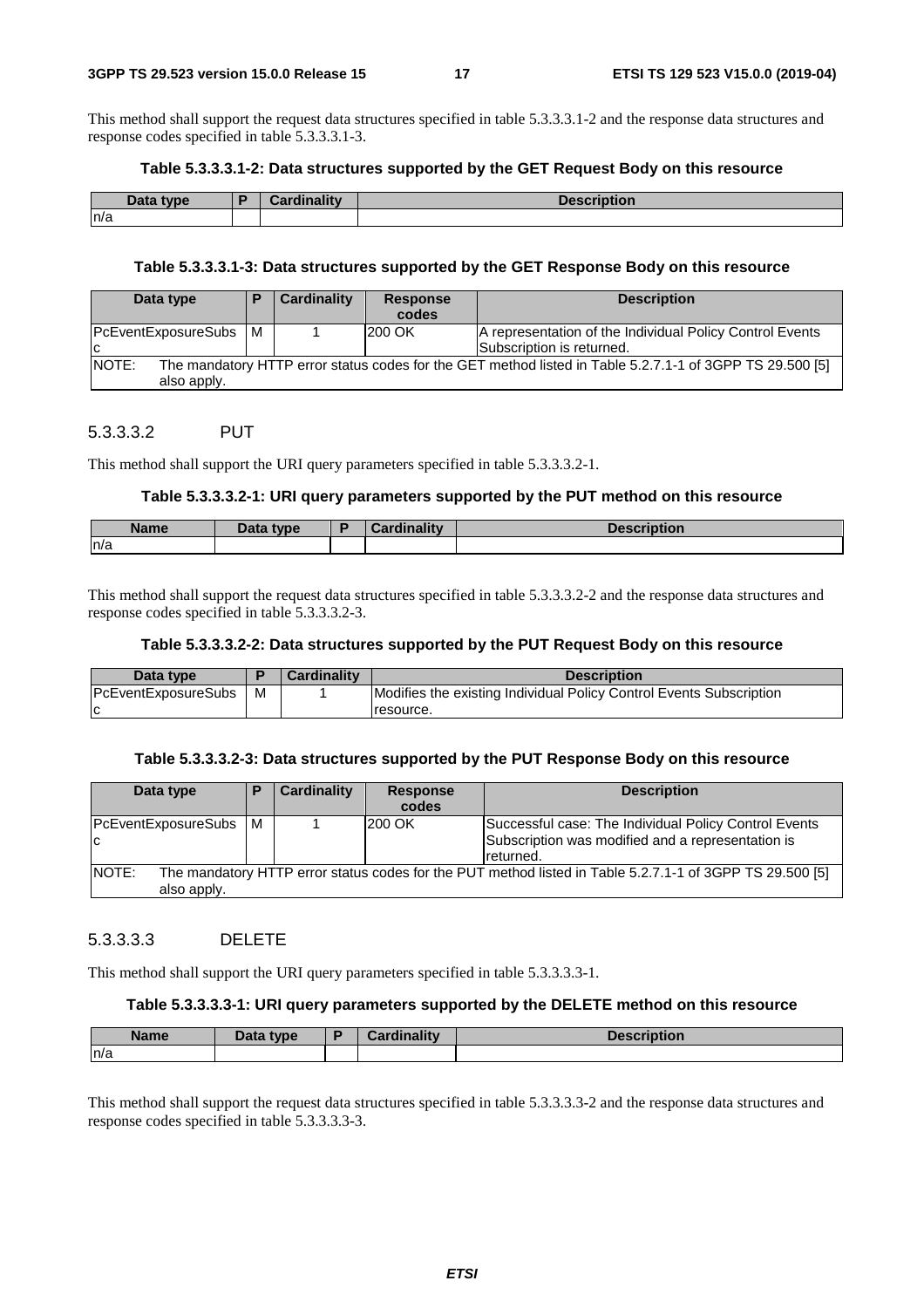#### **Table 5.3.3.3.3-2: Data structures supported by the DELETE Request Body on this resource**

| Data type | and in a little of<br>ainality | <b>Description</b> |
|-----------|--------------------------------|--------------------|
| n/a       |                                |                    |

#### **Table 5.3.3.3.3-3: Data structures supported by the DELETE Response Body on this resource**

| Data type |                                                                                                                           | Ð | Cardinality | <b>Response</b><br>codes | <b>Description</b>                                                                                                         |  |
|-----------|---------------------------------------------------------------------------------------------------------------------------|---|-------------|--------------------------|----------------------------------------------------------------------------------------------------------------------------|--|
| ln/a      |                                                                                                                           |   |             | I204 No Content          | Successful case: The Individual Policy Control Events<br>Subscription resource matching the subscription d was<br>deleted. |  |
| NOTE:     | The mandatory HTTP error status code for the DELETE method listed in Table 5.2.7.1-1 of<br>3GPP TS 29.500 [5] also apply. |   |             |                          |                                                                                                                            |  |

#### 5.3.3.4 Resource Custom Operations

None.

# 5.4 Custom Operations without associated resources

None.

# 5.5 Notifications

#### 5.5.1 General

Notifications shall comply to subclause 6.2 of TS 29.500 [5] and subclause 4.6.2.3 of TS 29.501 [6].

#### **Table 5.5.1-1: Notifications**

| <b>Custom operation URI</b> | <b>Mapped HTTP</b><br>method | <b>Description</b>                              |
|-----------------------------|------------------------------|-------------------------------------------------|
| {notifUri}                  | <b>POST</b>                  | Notification of policy control event reporting. |

### 5.5.2 Policy Control Event Notification

#### 5.5.2.1 Description

The Policy Control Event Notification is used by the PCF to report one or several observed policy control events to the NF service consumer that has subscribed to such notifications via the Individual Policy Control Events Subscription resource.

#### 5.5.2.2 Target URI

The Notification URI **"{notifUri}"** shall be used with the URI variables defined in table 5.5.2.2-1.

#### **Table 5.5.2.2-1: URI variables**

| <b>Name</b>      | <b>Definition</b>                                                                                                                                                                                                             |
|------------------|-------------------------------------------------------------------------------------------------------------------------------------------------------------------------------------------------------------------------------|
| <b>InotifUri</b> | String formatted as URI with the Notification Uri as assigned by the NF service consumer during the<br>subscription service operation and described within the PcEventExposureSubsc data type (see<br>Itable $5.6.2.2 - 1$ ). |

#### 5.5.2.3 Standard Methods

#### 5.5.2.3.1 POST

This method shall support the URI query parameters specified in table 5.5.2.3.1-1.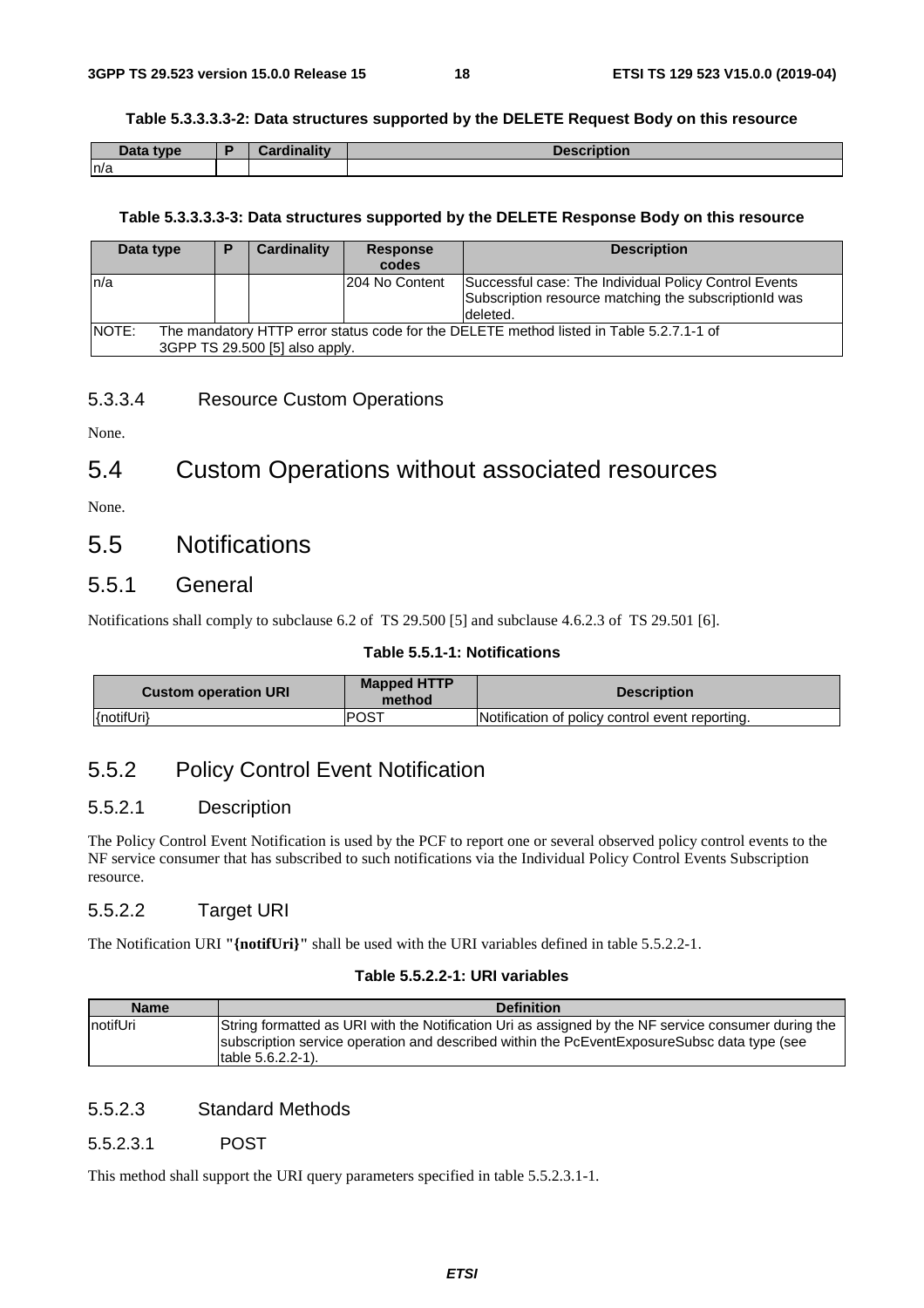#### **Table 5.5.2.3.1-1: URI query parameters supported by the POST method on this resource**

| <b>Name</b> | Data type | <b>Cardinality</b> | <b>Description</b> |
|-------------|-----------|--------------------|--------------------|
| n/a         |           |                    |                    |

This method shall support the request data structures specified in table 5.5.2.3.1-2 and the response data structures and response codes specified in table 5.5.2.3.1-3.

#### **Table 5.5.2.3.1-2: Data structures supported by the POST Request Body on this resource**

| Data<br><b>type</b>         |     | <b>THE 24</b><br>иша | Description                                                                           |
|-----------------------------|-----|----------------------|---------------------------------------------------------------------------------------|
| <b>PcEventExposureNotif</b> | ΙVΙ |                      | <b>IProvides</b><br>policy control events *<br>about observed <b>r</b><br>Information |

#### **Table 5.5.2.3.1-3: Data structures supported by the POST Response Body on this resource**

| Data type                                                                                                 |                                                          |  | <b>Cardinality</b> | Response codes  | <b>Description</b>                               |  |  |  |
|-----------------------------------------------------------------------------------------------------------|----------------------------------------------------------|--|--------------------|-----------------|--------------------------------------------------|--|--|--|
| In/a                                                                                                      |                                                          |  |                    | 1204 No Content | The receipt of the Notification is acknowledged. |  |  |  |
| <b>NOTE:</b><br>In addition, the HTTP status codes which are specified as mandatory in table 5.2.7.1-1 of |                                                          |  |                    |                 |                                                  |  |  |  |
|                                                                                                           | 3GPP TS 29.500 [5] for the POST method shall also apply. |  |                    |                 |                                                  |  |  |  |

# 5.6 Data Model

### 5.6.1 General

This subclause specifies the application data model supported by the API.

Table 5.6.1-1 specifies the data types defined for the Npcf\_EventExposure service based interface protocol.

| Data type                    | <b>Section defined</b> | <b>Description</b>                                | <b>Applicability</b> |
|------------------------------|------------------------|---------------------------------------------------|----------------------|
| EthernetFlowInfo             | 5.6.2.6                | Identification of an UL/DL ethernet flow.         | Extended             |
|                              |                        |                                                   | Session              |
|                              |                        |                                                   | Information          |
| IpFlowInfo                   | 5.6.2.7                | Identification of an UL/DL IP flow.               | Extended             |
|                              |                        |                                                   | Session              |
|                              |                        |                                                   | Information          |
| PcEvent                      | 5.6.3.3                | Policy Control Events.                            |                      |
| PcEventExposureSubsc         | 5.6.2.2                | Represents an Individual Policy Events            |                      |
|                              |                        | Subscription resource.                            |                      |
| PcEventExposureNotif         | 5.6.2.3                | Describes notifications about Policy Control      |                      |
|                              |                        | events that occurred in an Individual Policy      |                      |
|                              |                        | Events Subscription resource.                     |                      |
| <b>IPcEventNotification</b>  | 5.6.2.8                | Represents the information reported for a Policy  |                      |
|                              |                        | Control event.                                    |                      |
| <b>PduSessionInformation</b> | 5.6.2.9                | Represents PDU session identification             | Extended             |
|                              |                        | information.                                      | Session              |
|                              |                        |                                                   | Information          |
| ReportingInformation         | 5.6.2.4                | Represents the type of reporting the subscription |                      |
|                              |                        | requires.                                         |                      |
| ServiceIdentification        | 5.6.2.5                | Identification of the service to which the        | Extended             |
|                              |                        | subscription applies.                             | Session              |
|                              |                        |                                                   | Information          |

#### **Table 5.6.1-1: Npcf\_EventExposure specific Data Types**

Table 5.6.1-2 specifies data types re-used by the Npcf\_EventExposure service based interface protocol from other specifications, including a reference to their respective specifications and when needed, a short description of their use within the Npcf\_EventExposure service based interface.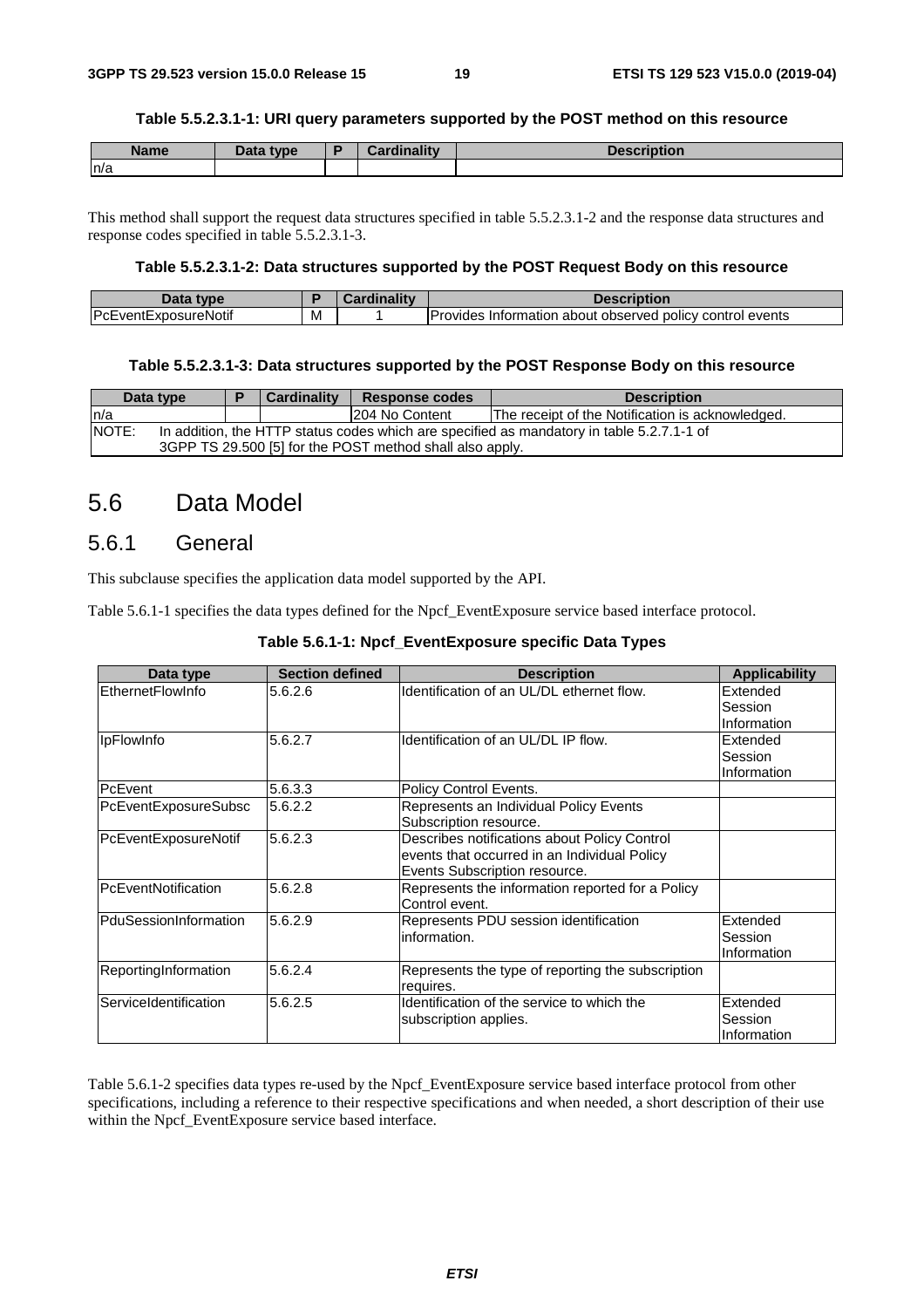| Data type          | <b>Reference</b>    | <b>Comments</b>                             | <b>Applicability</b> |
|--------------------|---------------------|---------------------------------------------|----------------------|
| AccType            | 3GPP TS 29.571 [14] | Access Type.                                |                      |
| AfAppId            | 3GPP TS 29.514 [12] | AF application Identifier.                  | Extended             |
|                    |                     |                                             | Session              |
|                    |                     |                                             | Information          |
| DateTime           | 3GPP TS 29.571 [14] | Time stamp.                                 |                      |
| Dnn                | 3GPP TS 29.571 [14] | Identifies a DNN.                           |                      |
| <b>DurationSec</b> | 3GPP TS 29.571 [14] | Seconds of duration.                        |                      |
| EthFlowDescription | 3GPP TS 29.514 [12] | Identifies an ethernet flow description.    | Extended             |
|                    |                     |                                             | Session              |
|                    |                     |                                             | Information          |
| FlowDescription    | 3GPP TS 29.514 [12] | Identifies an IP flow description.          | Extended             |
|                    |                     |                                             | Session              |
|                    |                     |                                             | Information          |
| Gpsi               | GPP TS 29.514 [12]  | Generic Public Subscription Identifier.     |                      |
| GroupId            | 3GPP TS 29.571 [14] | Identifies a group of UEs.                  |                      |
| MacAddr48          | 3GPP TS 29.571 [14] | Mac Address of the UE.                      | Extended             |
|                    |                     |                                             | Session              |
|                    |                     |                                             | Information          |
| NotificationMethod | 3GPP TS 29.508 [15] | Represents the Notification Method.         |                      |
| Plmnld             | 3GPP TS 29.571 [14] | <b>PLMN</b> Identifier.                     |                      |
| RatType            | 3GPP TS 29.571 [14] | RAT Type.                                   |                      |
| Snssai             | 3GPP TS 29.571 [14] | Identifies a S-NSSA.I                       |                      |
| Supi               | 3GPP TS 29.571 [14] | Identifies the SUPI of the UE.              |                      |
| SupportedFeatures  | 3GPP TS 29.571 [14] | Used to negotiate the applicability of the  |                      |
|                    |                     | optional features defined in subclause 5.8. |                      |
| Uinteger           | 3GPP TS 29.571 [14] | Unsigned integer.                           |                      |

|  | Table 5.6.1-2: Npcf_EventExposure re-used Data Types |
|--|------------------------------------------------------|
|--|------------------------------------------------------|

# 5.6.2 Structured data types

### 5.6.2.1 Introduction

This subclause defines the structures to be used in resource representations.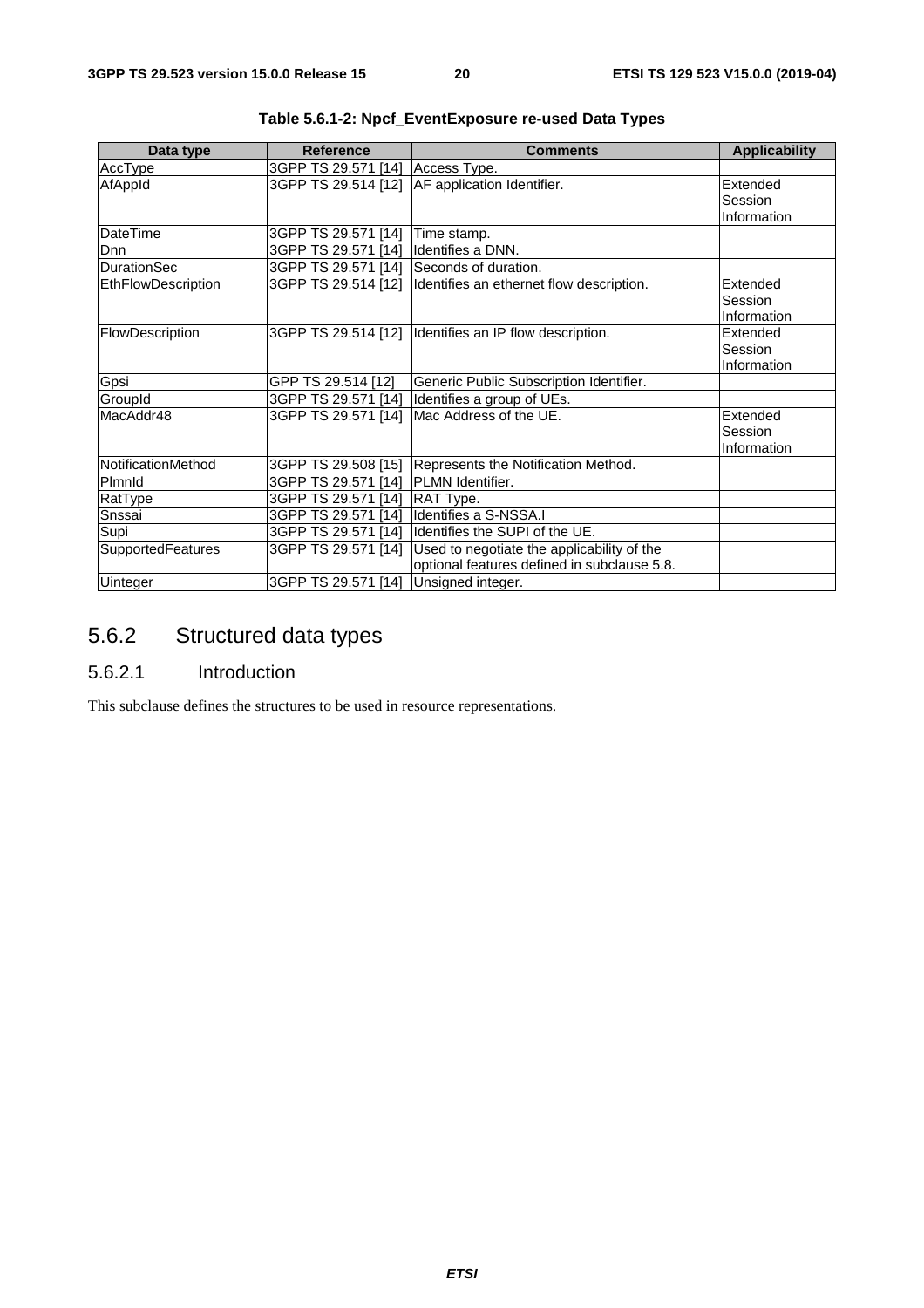# 5.6.2.2 Type PcEventExposureSubsc

| <b>Attribute name</b> | Data type                        | P                     | <b>Cardinality</b> | <b>Description</b>                                                                                                                                                                                                                                                                                                    | <b>Applicability</b>                   |
|-----------------------|----------------------------------|-----------------------|--------------------|-----------------------------------------------------------------------------------------------------------------------------------------------------------------------------------------------------------------------------------------------------------------------------------------------------------------------|----------------------------------------|
| eventSubs             | array(PcEvent)                   | M                     | 1N                 | Subscribed Policy Control events.                                                                                                                                                                                                                                                                                     |                                        |
| eventsRepInfo         | ReportingInforma                 | $\Omega$              | 1                  | Represents the reporting                                                                                                                                                                                                                                                                                              |                                        |
|                       | tion                             |                       |                    | requirements of the subscription.                                                                                                                                                                                                                                                                                     |                                        |
| groupId               | GroupId                          | $\overline{\text{c}}$ | 0.1                | Represents an internal group<br>identifier and identifies a group of<br>UEs. It shall be present when the<br>subscription is targeting a Group<br>of $UE(s)$ .                                                                                                                                                        |                                        |
| filterDnns            | array(Dnn)                       | $\Omega$              | 1.N                | Represents the DNNs for which<br>the policy event report shall<br>apply. If omitted it represents any<br>DNN.                                                                                                                                                                                                         |                                        |
| filterSnssais         | array(Snssai)                    | O                     | 1.N                | Represents the S-NSSAIs for<br>which the policy event report<br>shall apply. If omitted it<br>represents any S-NSSAI.                                                                                                                                                                                                 |                                        |
| filterServices        | array(ServiceIden<br>tification) | $\Omega$              | 1N                 | Represents the services for<br>which the policy event report<br>shall apply. If omitted, the policy<br>event report shall apply for all the<br>active services.                                                                                                                                                       | <b>Extended Session</b><br>Information |
| notifUri              | Uri                              | M                     | $\mathbf{1}$       | Notification URI for Policy Control<br>event reporting.                                                                                                                                                                                                                                                               |                                        |
| notifld               | string                           | M                     | 1                  | Notification Correlation ID<br>assigned by the NF service<br>consumer.                                                                                                                                                                                                                                                |                                        |
| suppFeat              | SupportedFeatur<br>es            | M                     | 1                  | This IE represents a list of<br>Supported features used as<br>described in subclause 5.8. In the<br>HTTP POST request it<br>represents the set of NF service<br>consumer supported features. In<br>the HTTP POST and GET<br>responses it represents the set of<br>PCF Event Exposure agreeable<br>supported features. |                                        |

#### **Table 5.6.2.2-1: Definition of type PcEventExposureSubsc**

### 5.6.2.3 Type PcEventExposureNotif

### **Table 5.6.2.3-1: Definition of type PcEventExposureNotif**

| <b>Attribute name</b> | Data type        |   | <b>Cardinality</b> | <b>Description</b>                                        | <b>Applicability</b> |
|-----------------------|------------------|---|--------------------|-----------------------------------------------------------|----------------------|
| notifid               | string           | м |                    | Notification Correlation ID<br>assigned by the NF service |                      |
|                       |                  |   |                    | consumer.                                                 |                      |
| <b>eventNotifs</b>    | array(PcEventNot | M | 1N                 | Represents the Policy Control                             |                      |
|                       | ification)       |   |                    | Events to be reported according                           |                      |
|                       |                  |   |                    | to the subscription corresponding                         |                      |
|                       |                  |   |                    | to the Notification Correlation ID.                       |                      |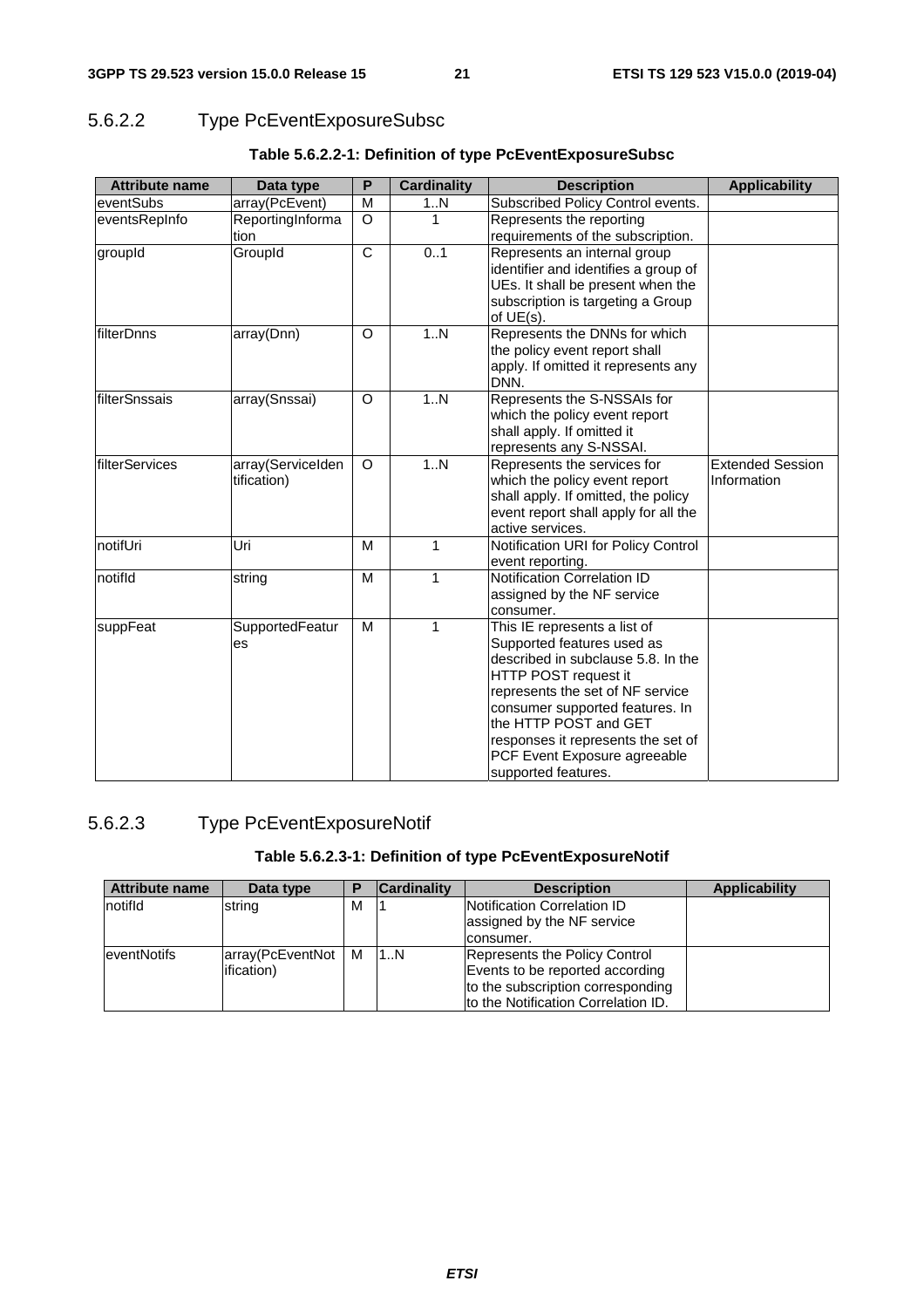### 5.6.2.4 Type ReportingInformation

| <b>Attribute name</b> | Data type              | P       | <b>Cardinality</b> | <b>Description</b>                                                                                                                                                                                                                                                               | <b>Applicability</b> |
|-----------------------|------------------------|---------|--------------------|----------------------------------------------------------------------------------------------------------------------------------------------------------------------------------------------------------------------------------------------------------------------------------|----------------------|
| immRep                | boolean                | O       | 0.1                | Indication of immediate reporting.<br>If included, when it is set to true it<br>indicates immediate reporting of<br>the subscribed events, if<br>available. Otherwise, reporting<br>will occur when the event is met.                                                            |                      |
| notifMethod           | NotificationMetho<br>d | $\circ$ | 0.1                | Represents the notification<br>method (periodic, one time, on<br>event detection). If "notifMethod"<br>attribute is not supplied, the<br>default value<br>"ON_EVENT_DETECTION"<br>applies.                                                                                       |                      |
| maxReportNbr          | Uinteger               | O       | 01                 | Represents the maximum number<br>of reports, after which the<br>subscription ceases to exist (i.e.,<br>the reporting ends). It may be<br>present for the "PERIODIC" and<br>on "ON_EVENT_DETECTION"<br>notification methods. If omitted,<br>there is no limit.                    |                      |
| monDur                | <b>DateTime</b>        | C       | 01                 | Represents the time at which the<br>subscription ceases to exist (i.e.<br>the subscription becomes invalid<br>and the reporting ends). If<br>omitted, there is no time limit. If<br>present in the subscription<br>request, it shall be present in the<br>subscription response. |                      |
| repPeriod             | <b>DurationSec</b>     | $\circ$ | 0.1                | Indicates the time interval<br>between successive Policy<br>Control event notifications. It is<br>supplied for notification method<br>"PERIODIC".                                                                                                                                |                      |

#### **Table 5.6.2.4-1: Definition of type ReportingInformation**

### 5.6.2.5 Type ServiceIdentification

### **Table 5.6.2.5-1: Definition of type ServiceIdentification**

| Attribute name                                                                          | Data type                   |    | <b>Cardinality</b> | <b>Description</b>                        | Applicability                          |  |
|-----------------------------------------------------------------------------------------|-----------------------------|----|--------------------|-------------------------------------------|----------------------------------------|--|
| <b>servEthFlows</b>                                                                     | array(EthernetFlo<br>wlnfo) |    | 1N                 | Ethernet flows of a service.              | <b>Extended Session</b><br>Information |  |
| servipFlows                                                                             | array(lpFlowInfo)           | C  | 1N                 | <b>IP flows of a service</b>              | <b>Extended Session</b><br>Information |  |
| afAppId                                                                                 | AfAppId                     | C. | 101                | Contains an AF application<br>identifier. | <b>Extended Session</b><br>Information |  |
| NOTE:<br>Either servEthFlows or servipFlows and/or AfAppid attributes shall be present. |                             |    |                    |                                           |                                        |  |

# 5.6.2.6 Type EthernetFlowInfo

#### **Table 5.6.2.6-1: Definition of type EthernetFlowInfo**

| <b>Attribute name</b> | Data type       | Е | <b>Cardinality</b> | <b>Description</b>                  | <b>Applicability</b>    |
|-----------------------|-----------------|---|--------------------|-------------------------------------|-------------------------|
| <b>lethFlows</b>      | array(EthFlowDe | C | 12                 | Contains the flow description for   | <b>Extended Session</b> |
|                       | scription)      |   |                    | the Uplink and/or Downlink          | Information             |
|                       |                 |   |                    | Ethernet flows. It shall be present |                         |
|                       |                 |   |                    | in the subscription request.        |                         |
| <b>IflowNumber</b>    | integer         | м |                    | Ildentifies the ordinal number of   | <b>Extended Session</b> |
|                       |                 |   |                    | the Ethernet flow.                  | Information             |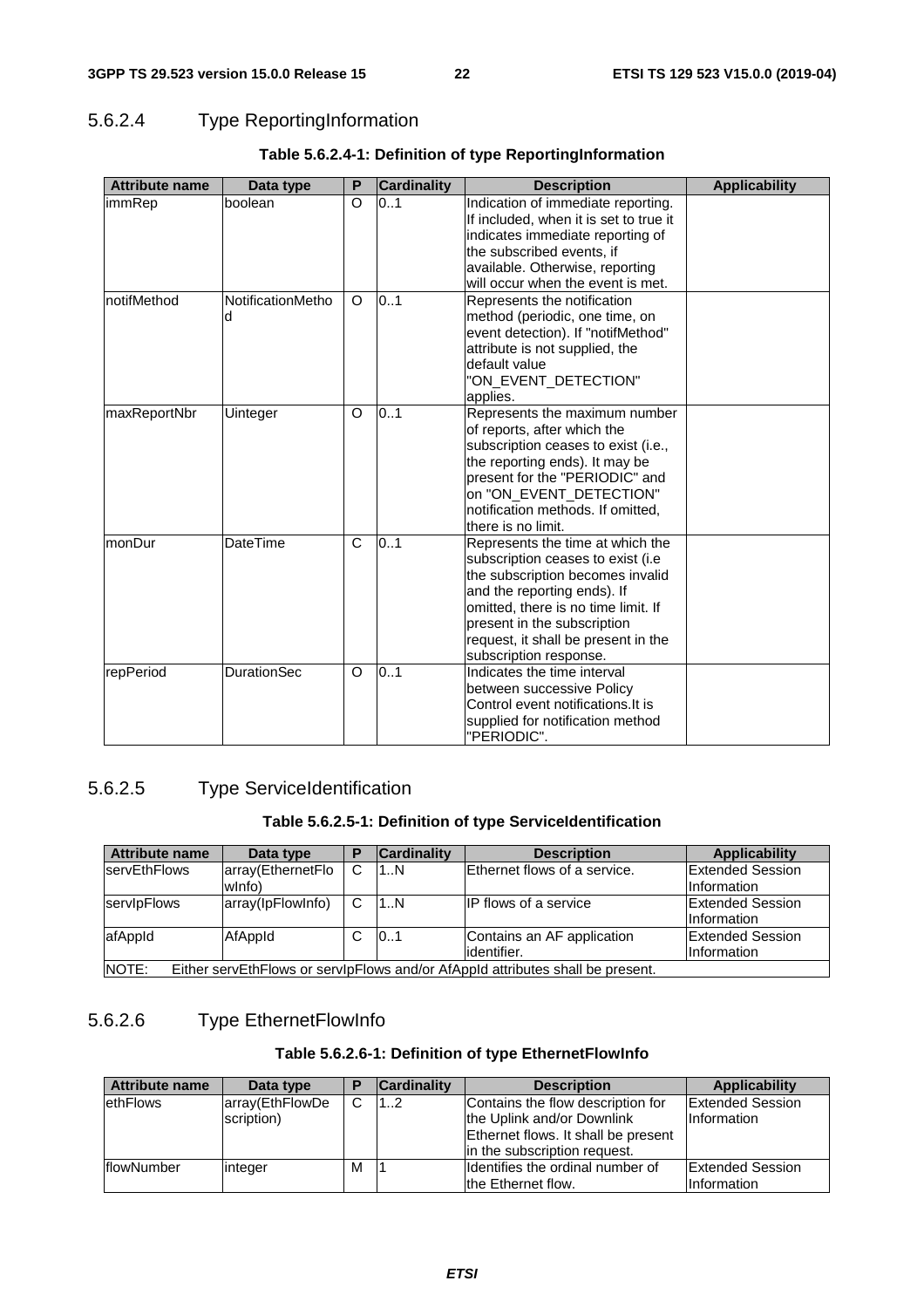### 5.6.2.7 Type IpFlowInfo

| Attribute name | Data type                  |   | <b>Cardinality</b> | <b>Description</b>                                                                                                              | <b>Applicability</b>                          |
|----------------|----------------------------|---|--------------------|---------------------------------------------------------------------------------------------------------------------------------|-----------------------------------------------|
| <i>ipFlows</i> | array(FlowDescri<br>ption) | С | 12                 | Contains the flow description for<br>the Uplink and/or Downlink IP<br>flows. It shall be present in the<br>subscription request | <b>Extended Session</b><br><b>Information</b> |
| flowNumber     | integer                    | M |                    | Ildentifies the ordinal number of<br>the IP flow.                                                                               | <b>Extended Session</b><br>Information        |

#### **Table 5.6.2.7-1: Definition of type IpFlowInfo**

# 5.6.2.8 Type PcEventNotification

#### **Table 5.6.2.8-1: Definition of type PcEventNotification**

| <b>Attribute name</b> | Data type                 | P       | <b>Cardinality</b> | <b>Description</b>                                                                                        | <b>Applicability</b>                   |
|-----------------------|---------------------------|---------|--------------------|-----------------------------------------------------------------------------------------------------------|----------------------------------------|
| event                 | <b>PcEvent</b>            | M       | 1N                 | Reported Policy Control event.                                                                            |                                        |
| accType               | AccessType                | C       | 0.1                | Access Type. It shall be included<br>if available when the reported<br>PcEvent is "AC_TY_CH".             |                                        |
| ratType               | RatType                   | O       | 0.1                | RAT Type. It shall be included if<br>available when the reported<br>PcEvent is "AC_TY_CH".                |                                        |
| plmnld                | Plmnld                    | C       | 0.1                | PLMN Identifier. It shall be<br>included when the reported<br>PcEvent is "PLMN_CH".                       |                                        |
| supi                  | Supi                      | C       | 0.1                | SUPI of the UE. It shall be<br>present when the subscription is<br>targeting a group of UEs or any<br>UE. |                                        |
| timeStamp             | DateTime                  | M       |                    | Time at which the event is<br>observed.                                                                   |                                        |
| pduSessInfo           | PduSessionInfor<br>mation | $\circ$ | 0.1                | Represents PDU session<br>information related to the<br>observed event.                                   | <b>Extended Session</b><br>Information |
| repServices           | ServiceIdentificati<br>on | $\circ$ | 0.1                | Represents service information<br>related to the observed event.                                          | <b>Extended Session</b><br>Information |

### 5.6.2.9 Type PduSessionInformation

#### **Table 5.6.2.9-1: Definition of type PduSessionInformation**

| <b>Attribute name</b> | Data type  | Р | <b>Cardinality</b> | <b>Description</b>                                                               | <b>Applicability</b>    |
|-----------------------|------------|---|--------------------|----------------------------------------------------------------------------------|-------------------------|
| snssai                | Snssai     | м |                    | S-NSSAI of the PDU session.                                                      | <b>Extended Session</b> |
|                       |            |   |                    |                                                                                  | Information             |
| dnn                   | Dnn        | M | 1N                 | Dnn of the PDU session.                                                          | <b>Extended Session</b> |
|                       |            |   |                    |                                                                                  | Information             |
| uelpv4                | Ipv4Addr   | C | 0.1                | The IPv4 address of the served                                                   | <b>Extended Session</b> |
|                       |            |   |                    | IUE.                                                                             | Information             |
| uelpv6                | Ipv6Prefix | C | 10.1               | The IPv6 prefix of the served UE.                                                | <b>Extended Session</b> |
|                       |            |   |                    |                                                                                  | Information             |
| ipDomain              | string     | O | 0.1                | Identifies the IP domain.                                                        | <b>Extended Session</b> |
|                       |            |   |                    |                                                                                  | Information             |
| ueMac                 | MacAddr48  | C | 101                | UE MAC address.                                                                  | Extended Session        |
|                       |            |   |                    |                                                                                  | Information             |
|                       |            |   |                    | NOTE: Either an Ipv4Addr and / or Ipv6Prefix or UE MAC address shall be present. |                         |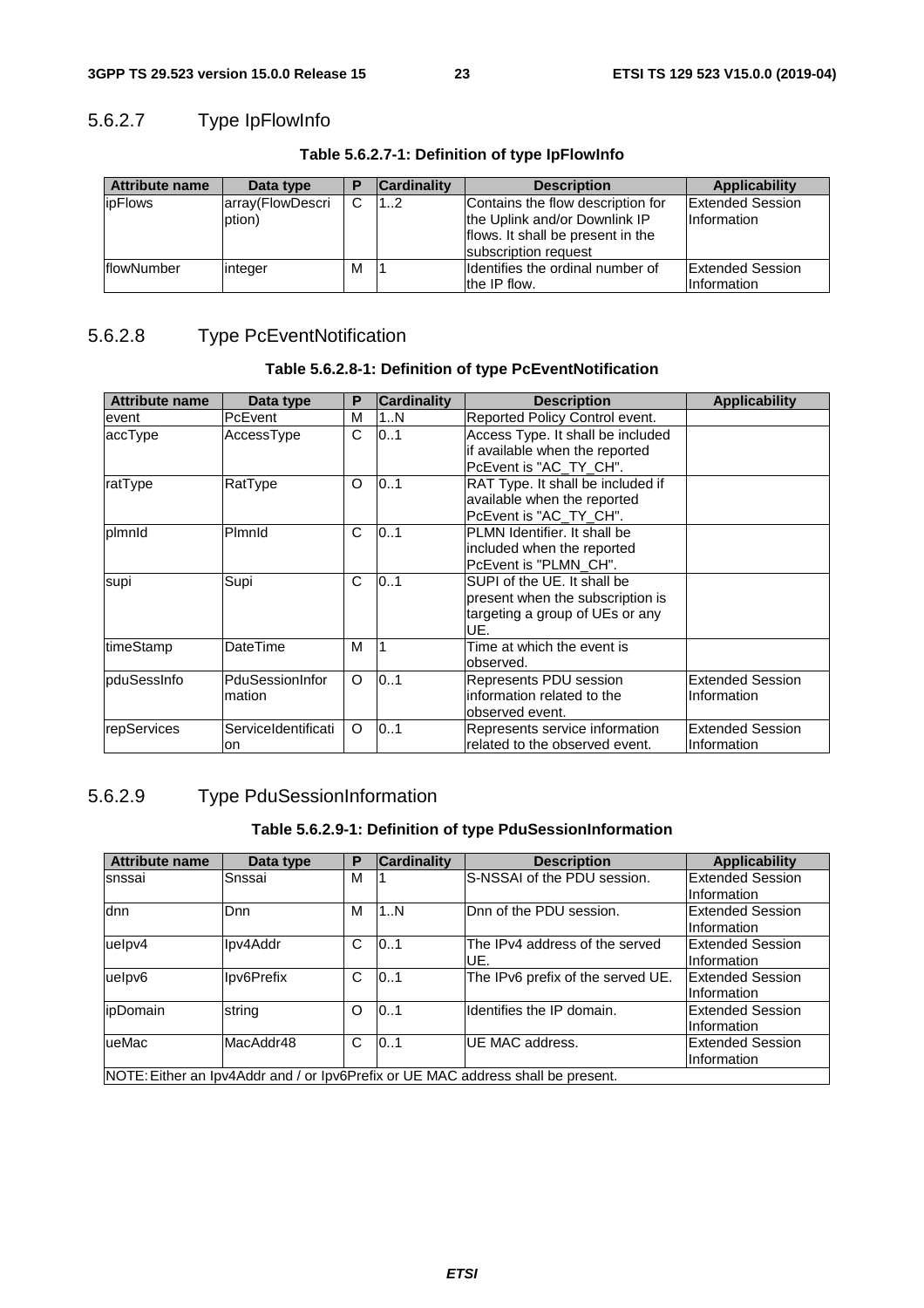# 5.6.3 Simple data types and enumerations

#### 5.6.3.1 Introduction

This subclause defines simple data types and enumerations that can be referenced from data structures defined in the previous subclauses.

#### 5.6.3.2 Simple data types

The simple data types defined in table 5.6.3.2-1 shall be supported.

#### **Table 5.6.3.2-1: Simple data types**

| <b>Type Name</b> | <b>Type Definition</b> | Description | .<br><b>Applicability</b> |
|------------------|------------------------|-------------|---------------------------|
|                  |                        |             |                           |

#### 5.6.3.3 Enumeration: PcEvent

The enumeration PcEvent represents the policy control events that can be subscribed. It shall comply with the provisions defined in table 5.6.3.3-1.

#### **Table 5.6.3.3-1: Enumeration PcEvent**

| <b>Enumeration value</b> | <b>Description</b>           | <b>Applicability</b> |
|--------------------------|------------------------------|----------------------|
| <b>CH</b><br>АC<br>᠇៶    | <b>Type Change</b><br>Access |                      |
| PLMN CH                  | <b>PLMN Change</b>           |                      |

# 5.7 Error handling

### 5.7.1 General

HTTP error handling shall be supported as specified in subclause 5.2.4 of TS 29.500 [5].

For the Npcf. EventExposure API, HTTP error responses shall be supported as specified in subclause 4.8 of TS 29.501 [6]. Protocol errors and application errors specified in table 5.2.7.2-1 of TS 29.500 [5] shall be supported for an HTTP method if the corresponding HTTP status codes are specified as mandatory for that HTTP method in table 5.2.7.1-1 of TS 29.500 [5].

In addition, the requirements in the following subclauses are applicable for the Npcf\_ EventExposure API.

### 5.7.2 Protocol Errors

In this Release of the specification, there are no service specific protocol errors applicable for the Npcf\_EventExposure API.

# 5.7.3 Application Errors

The application errors defined for the Npcf\_EventExposure service are listed in table 5.7.3-1.

#### **Table 5.7.3-1: Application errors**

| <b>Application Error</b> | <b>HTTP status code</b> | Description |
|--------------------------|-------------------------|-------------|
|                          |                         |             |

# 5.8 Feature negotiation

The optional features in table 5.8-1 are defined for the Npcf\_EventExposure API. They shall be negotiated using the extensibility mechanism defined in subclause 6.6 of TS 29.500 [5].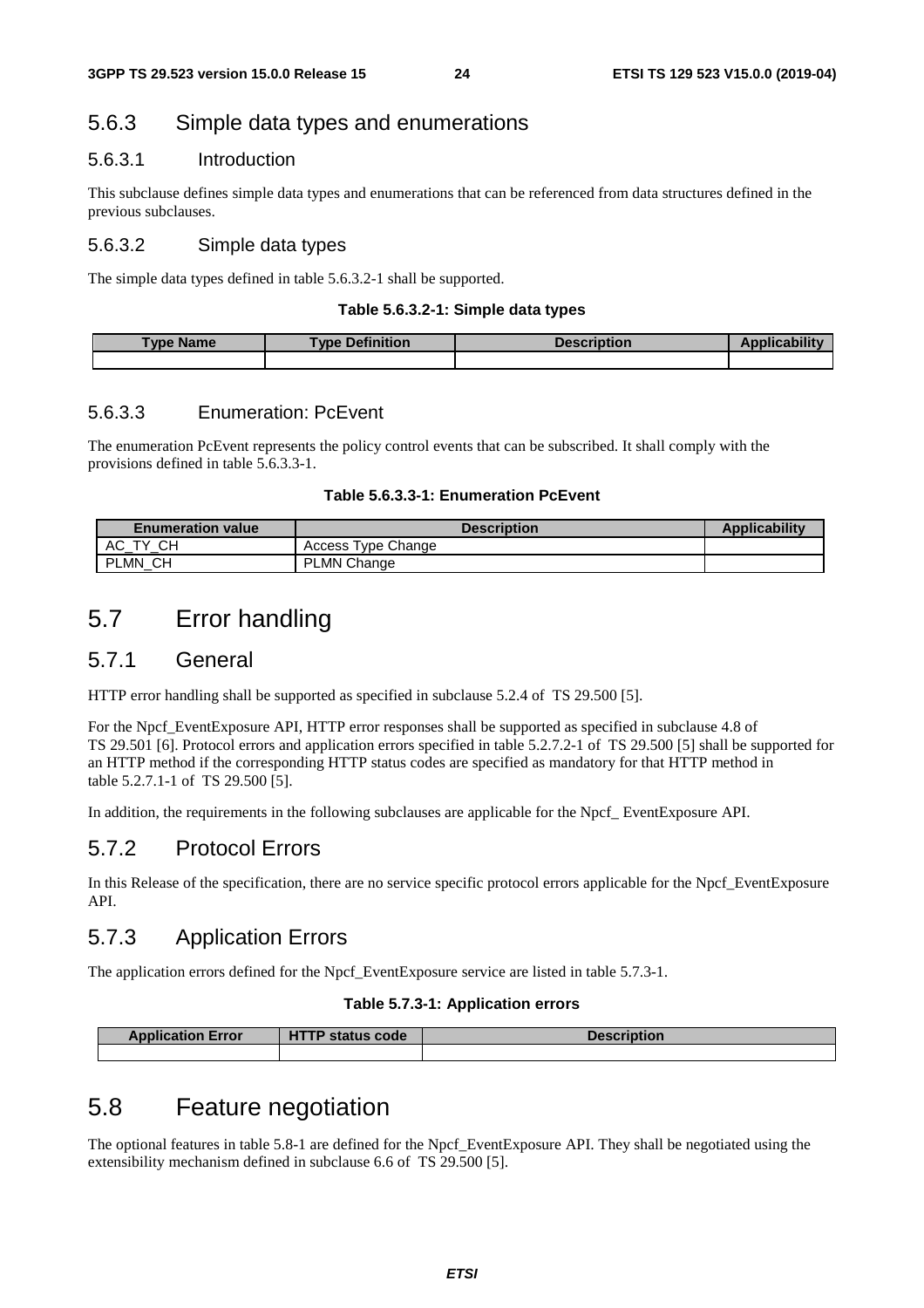| <b>Feature number</b> | <b>Feature Name</b>      | <b>Description</b>                                             |
|-----------------------|--------------------------|----------------------------------------------------------------|
|                       | <b>IExtended Session</b> | Indicates the support of additional session information in the |
|                       | <b>Information</b>       | subscription and report of policy control event.               |

**Table 5.8-1: Supported Features** 

# 5.9 Security

As indicated in TS 33.501 [19] and TS 29.500 [5], the access to the Npcf\_EventExposure API, based on local configuration, may be authorized by means of the OAuth2 protocol (see IETF RFC 6749 [20]), using the "Client Credentials" authorization grant, where the NRF plays the role of the authorization server.

If OAuth2 authorization is used, an NF Service Consumer, prior to consuming services offered by the Nnrf\_NFManagement API, shall obtain a "token" from the authorization server, by invoking the Access Token Request service, as described in subclause 5.4.2.2.

NOTE: When multiple NRFs are deployed in a network, the NRF used as authorization server is the same NRF where the NF Service Consumer invoked the discovery of the Npcf\_EventExposure service.

The Npcf\_EventExposure API defines a single scope "npcf-eventexposure" for the entire service, and it does not define any additional scopes at resource or operation level.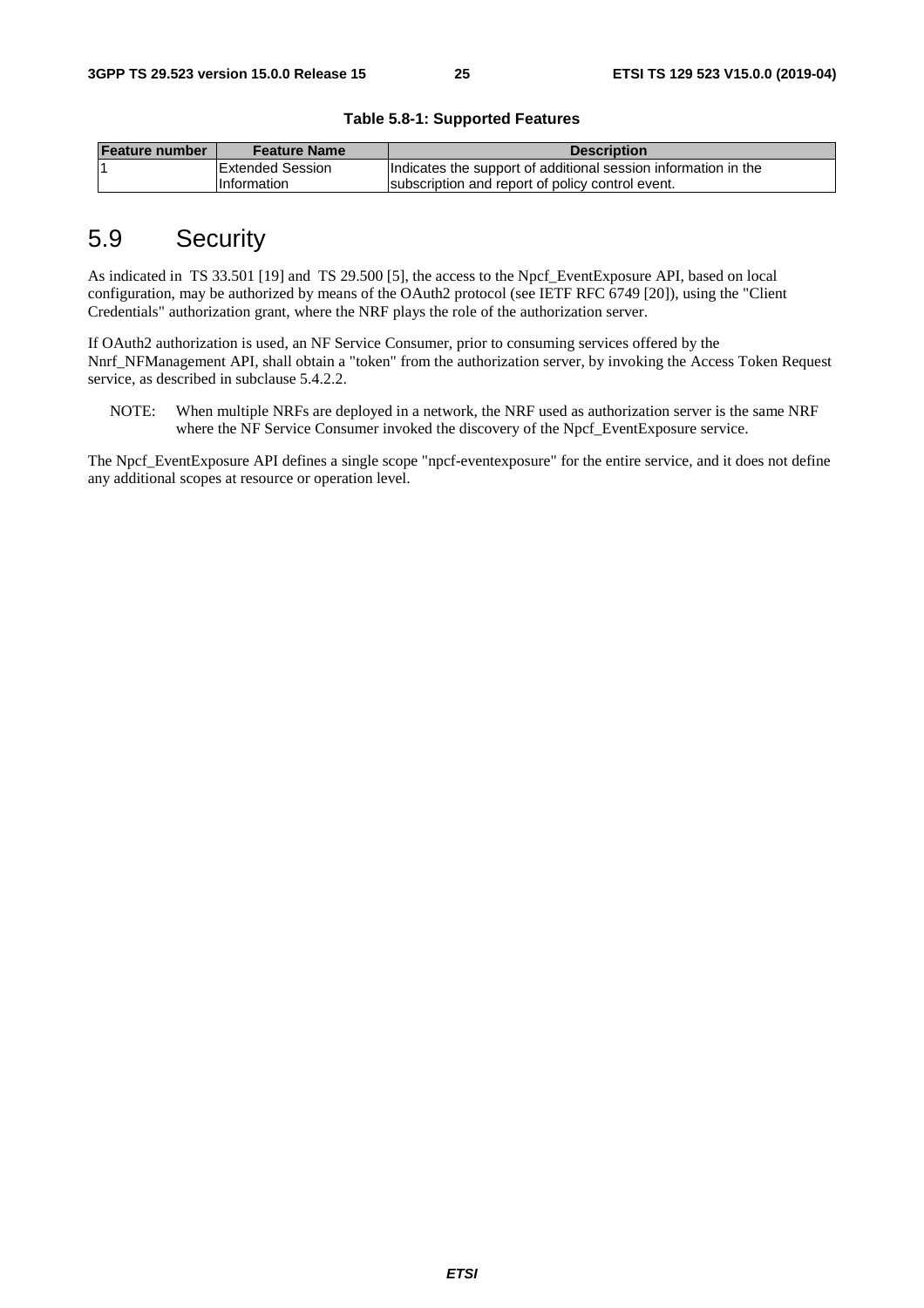# Annex A (normative): OpenAPI specification

# A.1 General

The present Annex contains an OpenAPI [7] specification of HTTP messages and content bodies used by the Npcf\_EventExposure API.

In case of conflicts between the main body of the present document and the present Annex, the information in the main body shall be applicable.

# A.2 Npcf\_EventExposure API

```
openapi: 3.0.0 
info: 
   description: Policy Control Event Exposure Service API 
   version: "1.0.0" 
   title: Npcf_EventExposure 
externalDocs: 
   description: 3GPP TS 29.523 V15.0.0; 5G System; Policy Control Event Exposure Service; Stage 3. 
   url: http://www.3gpp.org/ftp/Specs/archive/29_series/29.523/ 
servers: 
   - url: '{apiRoot}/npcf-eventexposure/v1' 
     variables: 
       apiRoot: 
         default: https://example.com 
         description: apiRoot as defined in subclause 4.4 of 3GPP TS 29.501 
security: 
   - {} 
   - oAuth2ClientCredentials: 
     - npcf-eventexposure 
paths: 
   /subscriptions: 
     post: 
       requestBody: 
         required: true 
         content: 
           application/json: 
              schema: 
                $ref: '#/components/schemas/PcEventExposureSubsc' 
       responses: 
          '201': 
           description: Success 
            content: 
              application/json: 
                schema: 
                  $ref: '#/components/schemas/PcEventExposureSubsc' 
           headers: 
              Location: 
                description: 'Contains the URI of the created individual policy control events 
subscription resource, according to the structure: {apiRoot}/npcf-
eventexposure/v1/subscriptions/{subscriptionId}' 
                required: true 
                schema: 
                  type: string 
          '400': 
            $ref: 'TS29571_CommonData.yaml#/components/responses/400' 
          '401': 
           $ref: 'TS29571_CommonData.yaml#/components/responses/401' 
          '403': 
            $ref: 'TS29571_CommonData.yaml#/components/responses/403' 
          '404': 
            $ref: 'TS29571_CommonData.yaml#/components/responses/404' 
          '411': 
           $ref: 'TS29571_CommonData.yaml#/components/responses/411' 
          '413': 
            $ref: 'TS29571_CommonData.yaml#/components/responses/413' 
          '415':
```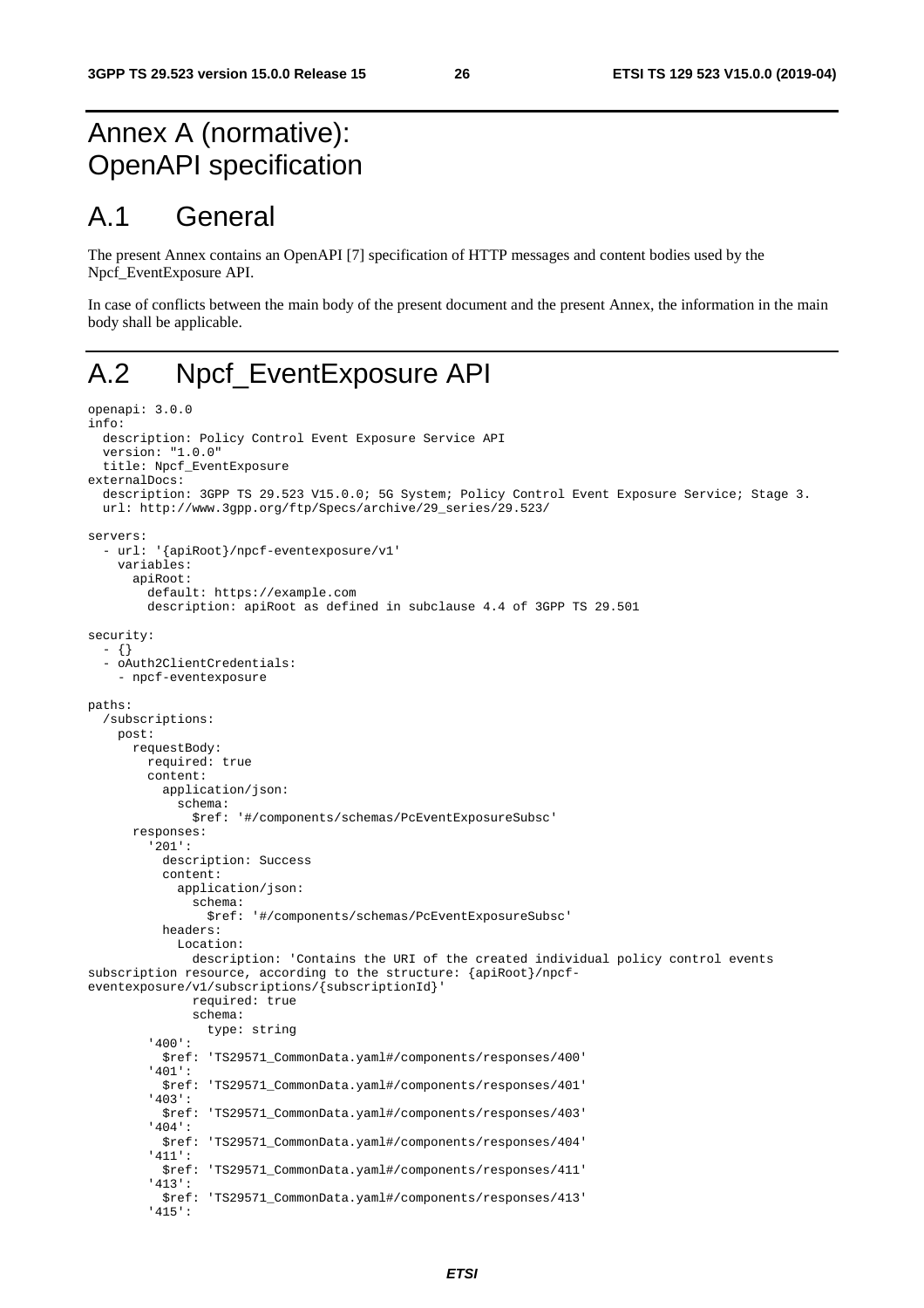\$ref: 'TS29571\_CommonData.yaml#/components/responses/415' '429': \$ref: 'TS29571\_CommonData.yaml#/components/responses/429' '500': \$ref: 'TS29571\_CommonData.yaml#/components/responses/500' '503': \$ref: 'TS29571\_CommonData.yaml#/components/responses/503' default: \$ref: 'TS29571\_CommonData.yaml#/components/responses/default' callbacks: PcEventNotification: '{\$request.body#/notifUri}': post: requestBody: required: true content: application/json: schema: \$ref: '#/components/schemas/PcEventExposureNotif' responses: '204': description: No Content, Notification was succesfull '400': \$ref: 'TS29571\_CommonData.yaml#/components/responses/400' '401': \$ref: 'TS29571\_CommonData.yaml#/components/responses/401' '403': \$ref: 'TS29571\_CommonData.yaml#/components/responses/403' '404': \$ref: 'TS29571\_CommonData.yaml#/components/responses/404' '411': \$ref: 'TS29571\_CommonData.yaml#/components/responses/411' '413': \$ref: 'TS29571\_CommonData.yaml#/components/responses/413' '415': \$ref: 'TS29571\_CommonData.yaml#/components/responses/415' '429': \$ref: 'TS29571\_CommonData.yaml#/components/responses/429' '500': \$ref: 'TS29571\_CommonData.yaml#/components/responses/500' '503': \$ref: 'TS29571\_CommonData.yaml#/components/responses/503' default: \$ref: 'TS29571\_CommonData.yaml#/components/responses/default' /subscriptions/{subscriptionId}: get: parameters: - name: subscriptionId in: path description: Policy Control Event Subscription ID required: true schema: type: string responses: '200': description: OK. Resource representation is returned content: application/json: schema: \$ref: '#/components/schemas/PcEventExposureSubsc' '400': \$ref: 'TS29571\_CommonData.yaml#/components/responses/400' '401': \$ref: 'TS29571\_CommonData.yaml#/components/responses/401' '403': \$ref: 'TS29571\_CommonData.yaml#/components/responses/403' '404': \$ref: 'TS29571\_CommonData.yaml#/components/responses/404' '406': \$ref: 'TS29571\_CommonData.yaml#/components/responses/406' '429': \$ref: 'TS29571\_CommonData.yaml#/components/responses/429' '500': \$ref: 'TS29571\_CommonData.yaml#/components/responses/500' '503': \$ref: 'TS29571\_CommonData.yaml#/components/responses/503' default: \$ref: 'TS29571\_CommonData.yaml#/components/responses/default'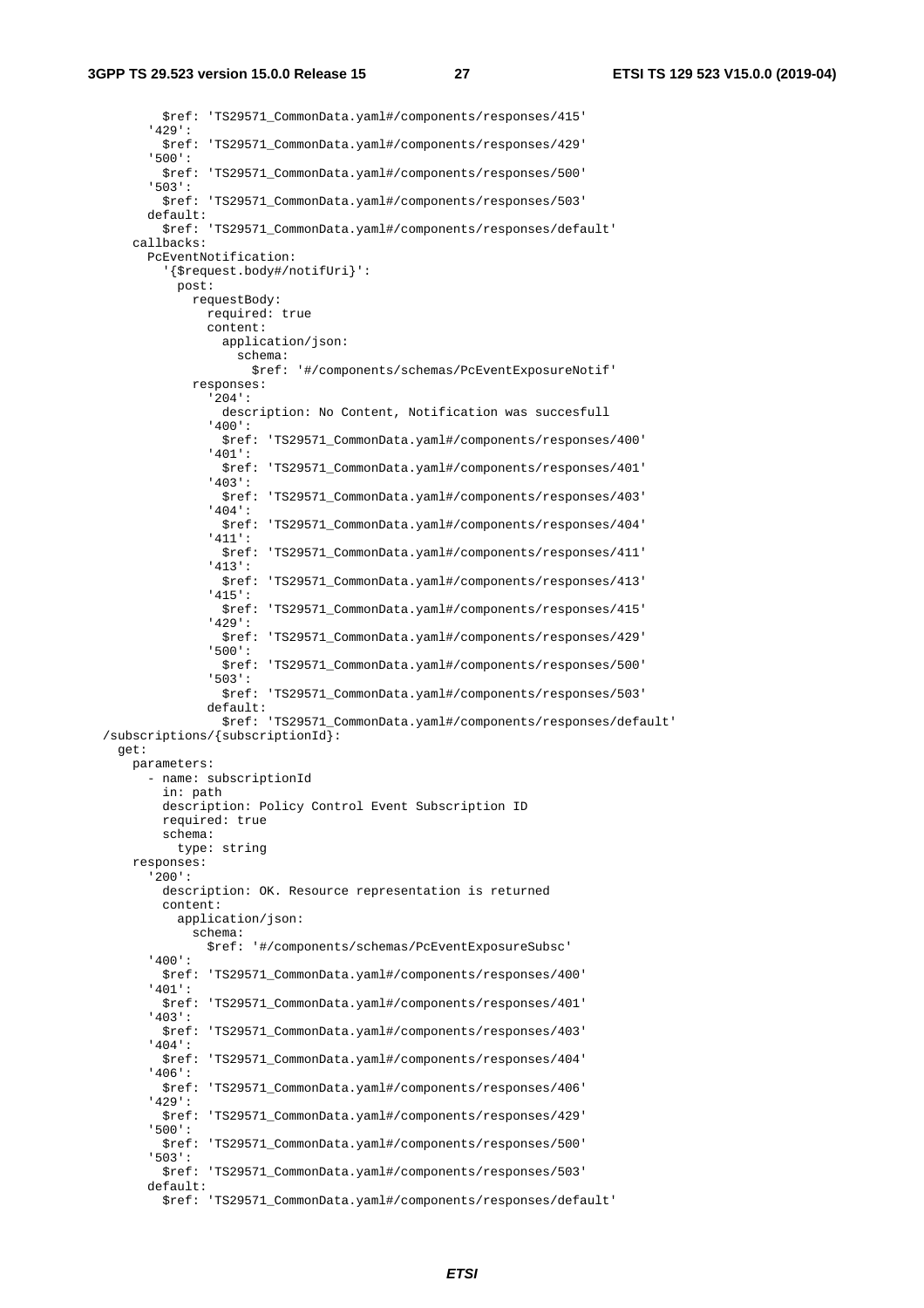put: requestBody: required: true content: application/json: schema: \$ref: '#/components/schemas/PcEventExposureSubsc' parameters: - name: subscriptionId in: path description: Policy Control Event Subscription ID required: true schema: type: string responses: '200': description: OK. Resource was succesfully modified and representation is returned content: application/json: schema: \$ref: '#/components/schemas/PcEventExposureSubsc' '204': description: No Content. Resource was succesfully modified '400': \$ref: 'TS29571\_CommonData.yaml#/components/responses/400' '401': \$ref: 'TS29571\_CommonData.yaml#/components/responses/401' '403': \$ref: 'TS29571\_CommonData.yaml#/components/responses/403' '404': \$ref: 'TS29571\_CommonData.yaml#/components/responses/404' '411': \$ref: 'TS29571\_CommonData.yaml#/components/responses/411' '413': \$ref: 'TS29571\_CommonData.yaml#/components/responses/413' '415': \$ref: 'TS29571\_CommonData.yaml#/components/responses/415' '429': \$ref: 'TS29571\_CommonData.yaml#/components/responses/429' '500': \$ref: 'TS29571\_CommonData.yaml#/components/responses/500' '503': \$ref: 'TS29571\_CommonData.yaml#/components/responses/503' default: \$ref: 'TS29571\_CommonData.yaml#/components/responses/default' delete: parameters: - name: subscriptionId in: path description: Policy Control Event Subscription ID required: true schema: type: string responses: '204': description: No Content. Resource was succesfully deleted '400': \$ref: 'TS29571\_CommonData.yaml#/components/responses/400' '401': \$ref: 'TS29571\_CommonData.yaml#/components/responses/401' '403': \$ref: 'TS29571\_CommonData.yaml#/components/responses/403' '404': \$ref: 'TS29571\_CommonData.yaml#/components/responses/404' '429': \$ref: 'TS29571\_CommonData.yaml#/components/responses/429' '500': \$ref: 'TS29571\_CommonData.yaml#/components/responses/500' '503': \$ref: 'TS29571\_CommonData.yaml#/components/responses/503' default: \$ref: 'TS29571\_CommonData.yaml#/components/responses/default'

components:

 securitySchemes: oAuth2ClientCredentials: type: oauth2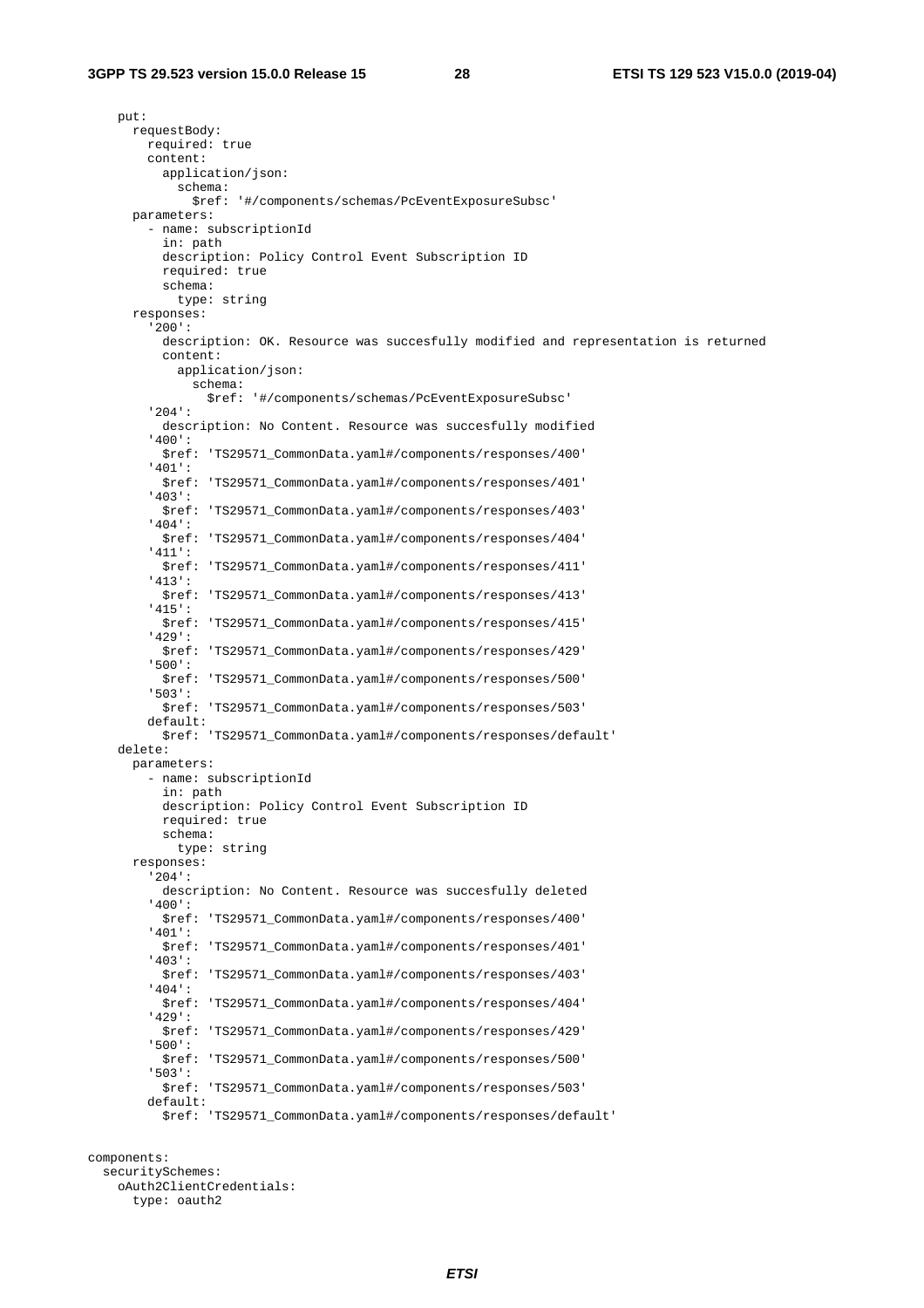flows: clientCredentials: tokenUrl: '{nrfApiRoot}/oauth2/token' scopes: npcf-eventexposure: Access to the Npcf\_EventExposure API. schemas: PcEventExposureNotif: type: object properties: notifId: type: string eventNotifs: type: array items: \$ref: '#/components/schemas/PcEventNotification' minItems: 1 required: - notifId - eventNotifs PcEventExposureSubsc: type: object properties: eventSubscs: type: array items: \$ref: '#/components/schemas/PcEvent' minItems: 1 eventsRepInfo: \$ref: '#/components/schemas/ReportingInformation' groupId: \$ref: 'TS29571\_CommonData.yaml#/components/schemas/GroupId' filterDnns: type: array items: \$ref: 'TS29571\_CommonData.yaml#/components/schemas/Dnn' minItems: 1 filterSnssais: type: array items: \$ref: 'TS29571\_CommonData.yaml#/components/schemas/Snssai' minItems: 1 filterServices: type: array items: \$ref: '#/components/schemas/ServiceIdentification' minItems: 1 notifUri: \$ref: 'TS29571\_CommonData.yaml#/components/schemas/Link' notifId: type: string suppFeat: \$ref: 'TS29571\_CommonData.yaml#/components/schemas/SupportedFeatures' required: - eventSubs - notifId - notifUri ReportingInformation: type: object properties: immRep: type: boolean notifMethod: \$ref: 'TS29508\_Nsmf\_EventExposure.yaml#/components/schemas/NotificationMethod' maxReportNbr: \$ref: 'TS29571\_CommonData.yaml#/components/schemas/Uinteger' monDur: \$ref: 'TS29571\_CommonData.yaml#/components/schemas/DateTime' repPeriod: \$ref: 'TS29571\_CommonData.yaml#/components/schemas/DurationSec' ServiceIdentification: type: object properties: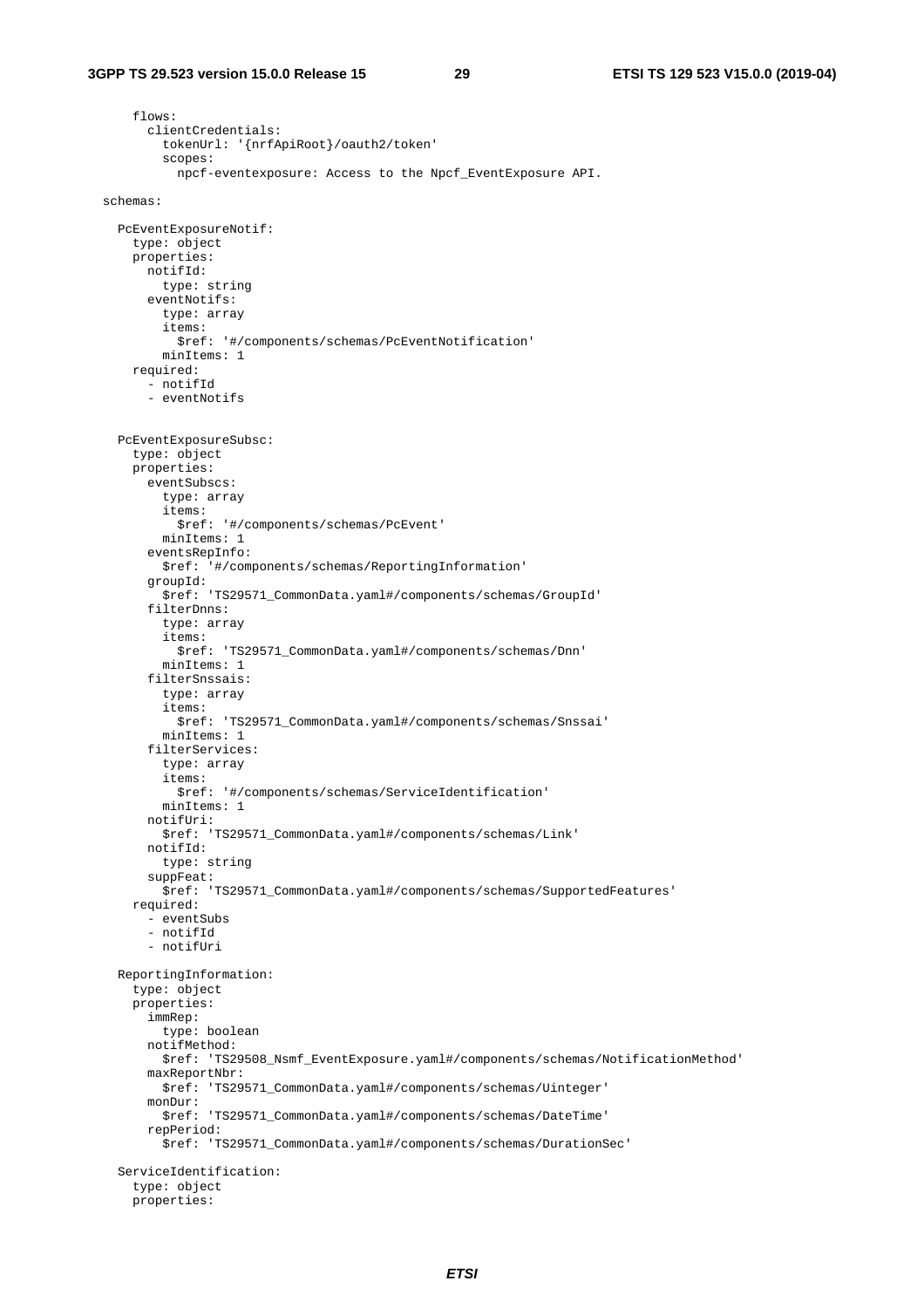servEthFlows: type: array items: \$ref: '#/components/schemas/EthernetFlowInfo' minItems: 1 servIpFlows: type: array items: \$ref: '#/components/schemas/IpFlowInfo' minItems: 1 afAppId: \$ref: 'TS29514\_Npcf\_PolicyAuthorization.yaml#/components/schemas/AfAppId' EthernetFlowInfo: type: object properties: ethFlows: type: array items: \$ref: 'TS29514\_Npcf\_PolicyAuthorization.yaml#/components/schemas/EthFlowDescription' minItems: 1 maxItems: 2 flowNumber: type: integer required: - flowNumber IpFlowInfo: type: object properties: ipFlows: type: array items: \$ref: 'TS29514\_Npcf\_PolicyAuthorization.yaml#/components/schemas/FlowDescription' min<sub>Ttems</sub>: 1 maxItems: 2 flowNumber: type: integer required: - flowNumber PcEventNotification: type: object properties: event: \$ref: '#/components/schemas/PcEvent' accType: \$ref: 'TS29571\_CommonData.yaml#/components/schemas/AccessType' ratType: \$ref: 'TS29571\_CommonData.yaml#/components/schemas/RatType' plmnId: \$ref: 'TS29571\_CommonData.yaml#/components/schemas/PlmnId' timeStamp: \$ref: 'TS29571\_CommonData.yaml#/components/schemas/DateTime' pduSessionInfo: \$ref: '#/components/schemas/PduSessionInformation' repServices: \$ref: '#/components/schemas/ServiceIdentification' required: - event - timeStamp PduSessionInformation: type: object properties: snssai: \$ref: 'TS29571\_CommonData.yaml#/components/schemas/Snssai' dnn: \$ref: 'TS29571\_CommonData.yaml#/components/schemas/Dnn'  $\text{upTw4}:$  \$ref: 'TS29571\_CommonData.yaml#/components/schemas/Ipv4Addr' ueIpv6: \$ref: 'TS29571\_CommonData.yaml#/components/schemas/Ipv6Prefix' ipDomain: type: string ueMac: \$ref: 'TS29571\_CommonData.yaml#/components/schemas/MacAddr48' required: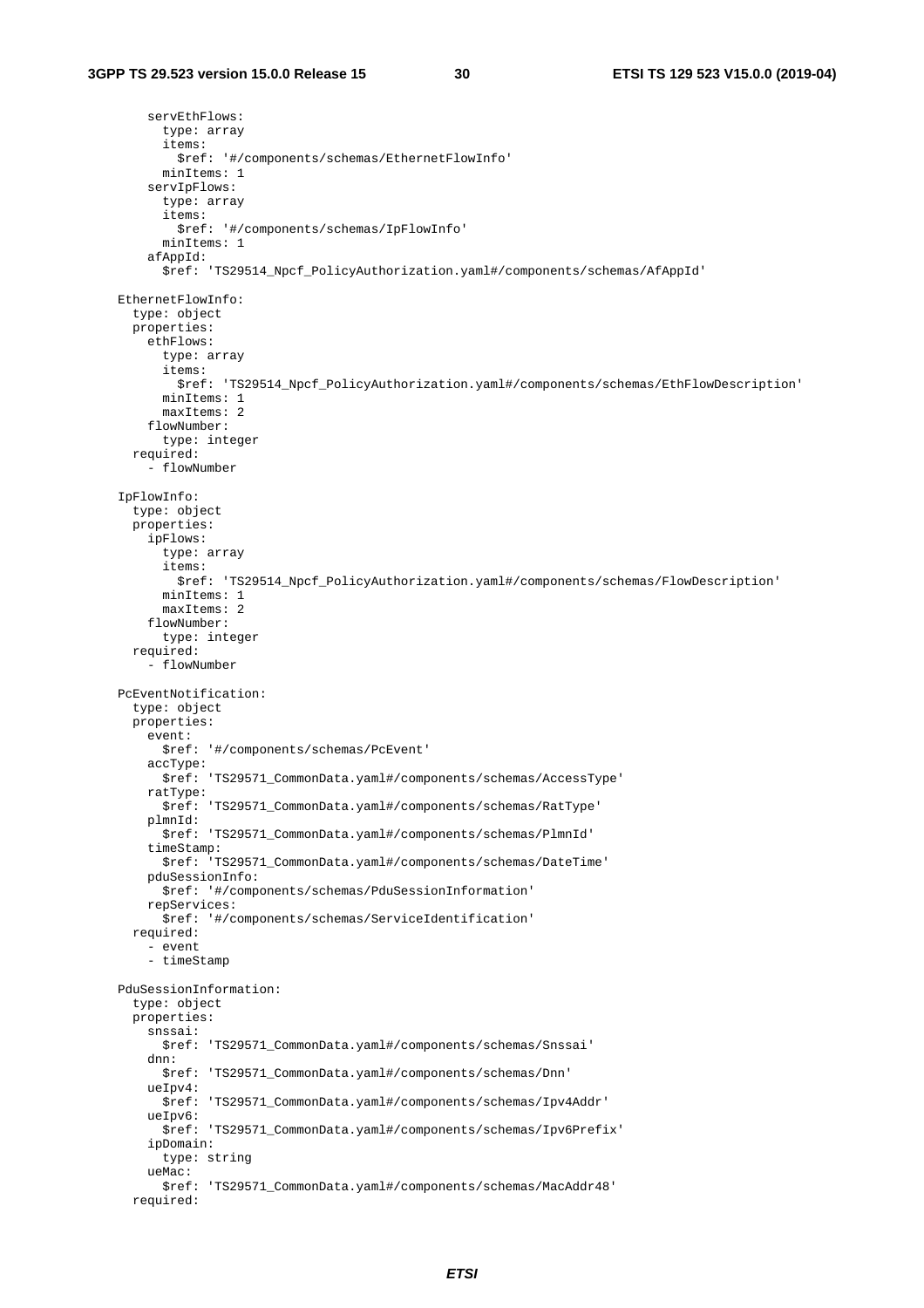- snssai - dnn

# Simple data types and Enumerations

 PcEvent: anyOf: - type: string enum: - AC\_TY\_CH - PLMN\_CH - type: string

*ETSI*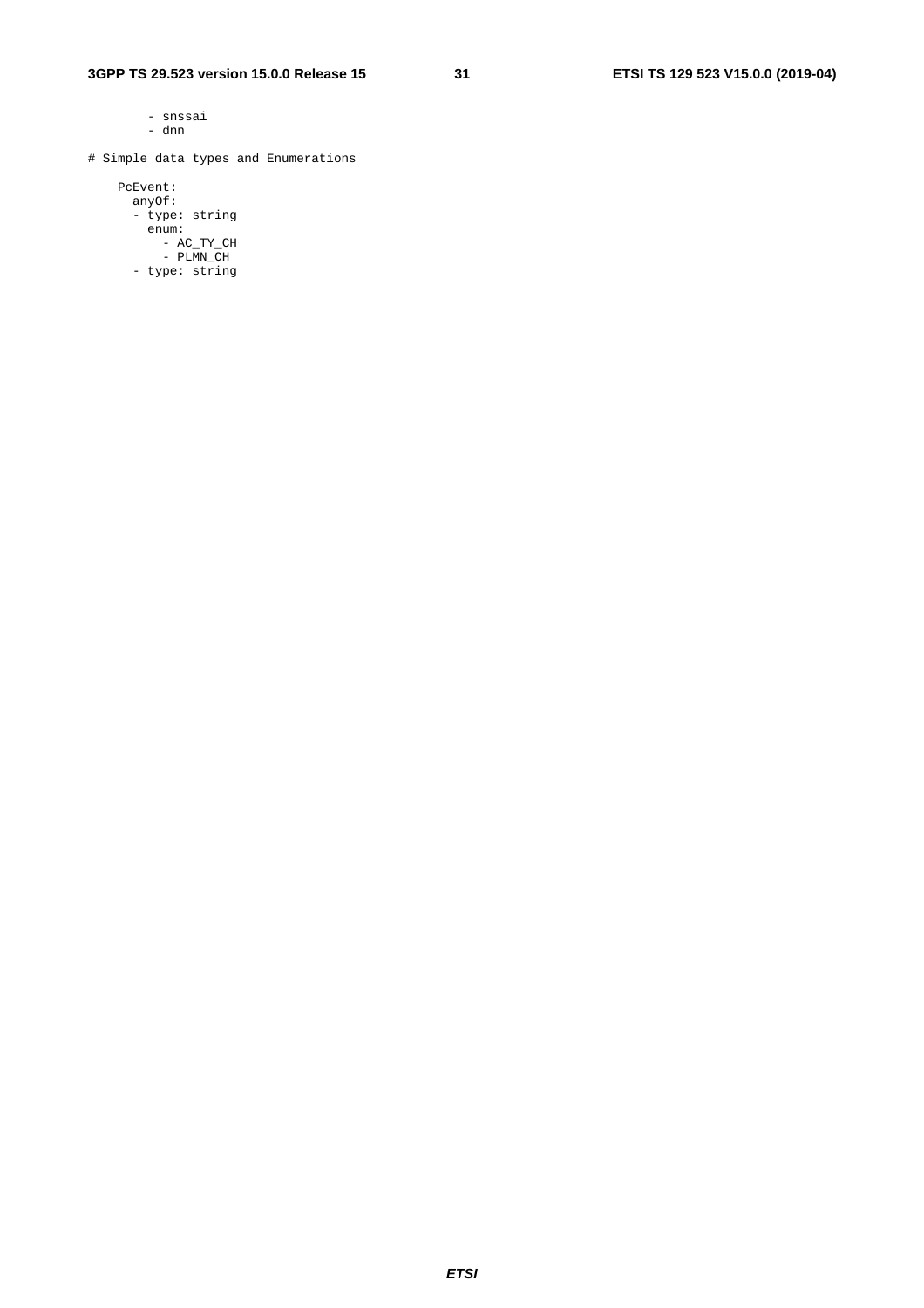# Annex B (informative): Change history

| <b>Change history</b> |                |                        |            |                |  |                                                            |            |
|-----------------------|----------------|------------------------|------------|----------------|--|------------------------------------------------------------|------------|
| <b>Date</b>           | <b>Meeting</b> | <b>TDoc</b>            | <b>ICR</b> | <b>Rev Cat</b> |  | Subject/Comment                                            | <b>New</b> |
|                       |                |                        |            |                |  |                                                            | version    |
| 2018-11               |                |                        |            |                |  | TS skeleton of Policy Event Exposure Service specification | 0.0.0      |
| 2018-11               | CT3#99         | C3-187718              |            |                |  | API Introduction and Usage of HTTP for new PCF TS          | 1.0.0      |
| 2018-11               | CT3#99         | C <sub>3</sub> -187416 |            |                |  | Npcf_EventExposure Resources Definition and Error handling | 1.0.0      |
| 2018-11               | CT3#99         | C <sub>3</sub> -187419 |            |                |  | Npcf_EventExposure, Policy Control Event Notification      | 1.0.0      |
| 2018-11               | CT3#99         | C <sub>3</sub> -187675 |            |                |  | Npcf EventExposure Service Description                     | 1.0.0      |
| 2018-11               | CT3#99         | C <sub>3</sub> -187717 |            |                |  | Npcf EventExposure Service Operations and Data Structures  | 1.0.0      |
| 2018-11               | CT3#99         | C3-187734              |            |                |  | Npcf_EventExposure, OpenAPI                                | 1.0.0      |
| 2018-11               | CT3#99         | C3-187677              |            |                |  | Nocf EventExposure, Security                               | 1.0.0      |
| 2018-12               | CT#82          | CP-183131              |            |                |  | TS sent to plenary for information and approval            | 1.0.0      |
| 2018-12               | CT#82          | CP-183166              |            |                |  | Npcf EventExposure, OpenAPI                                | 1.1.0      |
| 2018-12               | CT#82          | CP-183251              |            |                |  | TS number assigned in the plenary for approval             | 1.1.0      |
| 2018-12               | CT#82          | CP-183253              |            |                |  | TS approved by plenary                                     | 15.0.0     |